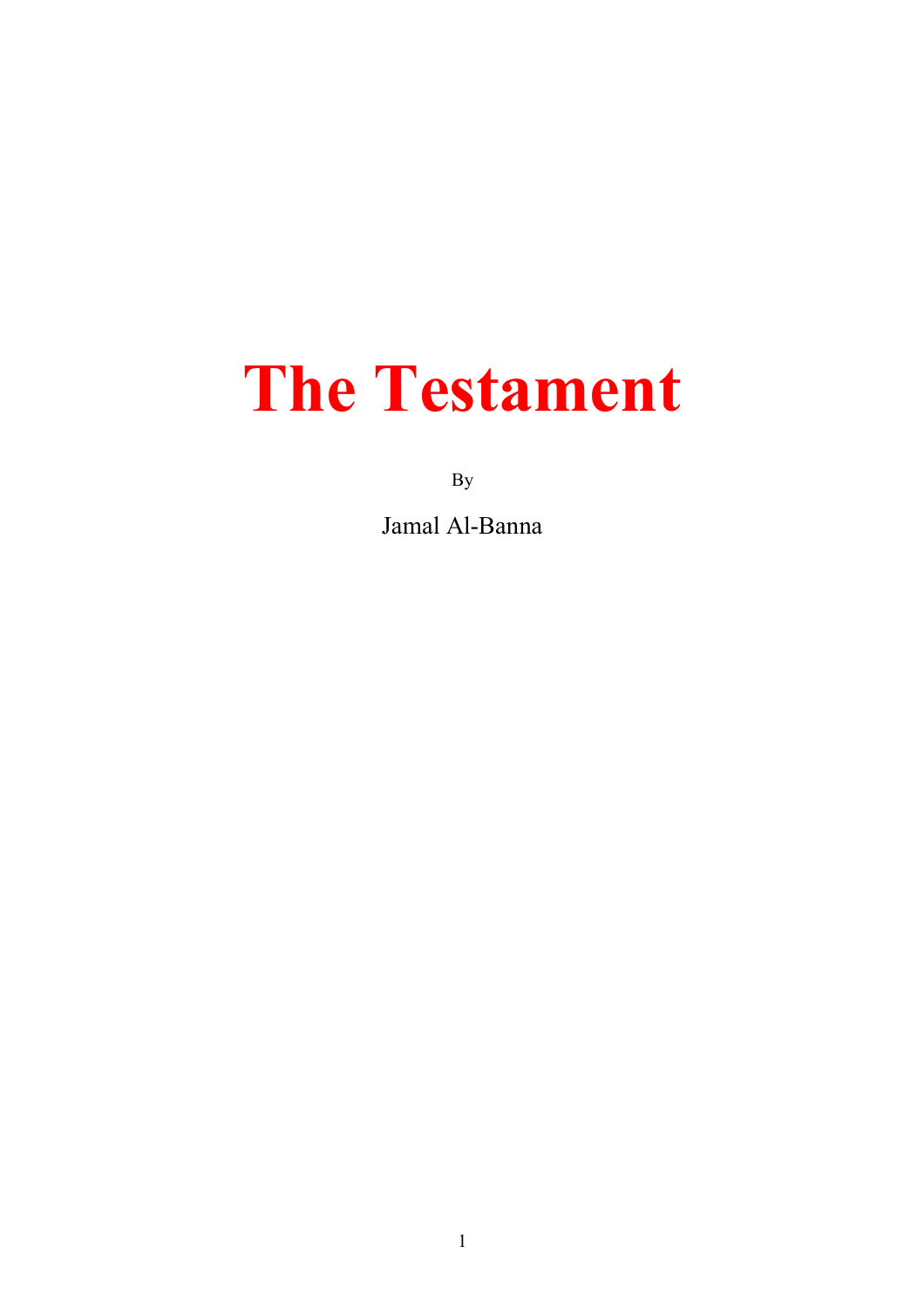## **In the name of God Whom we do not worship other than Him**

## **Prelude**

I wrote "The Covenant" in 1982 or a quarter of a century before today as one of the cultural studies of the International Islamic Work Federation. The reader who compares it with my study "Our Faith" which I wrote calling in it to the Islamic revival will find the main topic similar in both. Or even he may find in "The Testament" a kind of an innovation in thinking, its simplicity and spontaneity without forfeiting depth. It is a proof that the line which the author planned for himself since 1976 when he published the book. "New Democracy" is the same line of thought which he is following today. He concentrates on particular points which the passing of time emphasized their importance or adding other elements which did not attract our attraction, but the main line of thought is one and represents "Unity with Diversity".

In view that the studies of the International Islamic Work Federation are not offered for sale, beside the exhaustion of the stocks of copies we decided to reprint them under the motto "Calling Living Persons" in order that we may not forget and that it will be added to those writings of the living persons.

Cairo, Ramadan 1428, September 2007.

Al-Fikr Al-Islamic Publishing House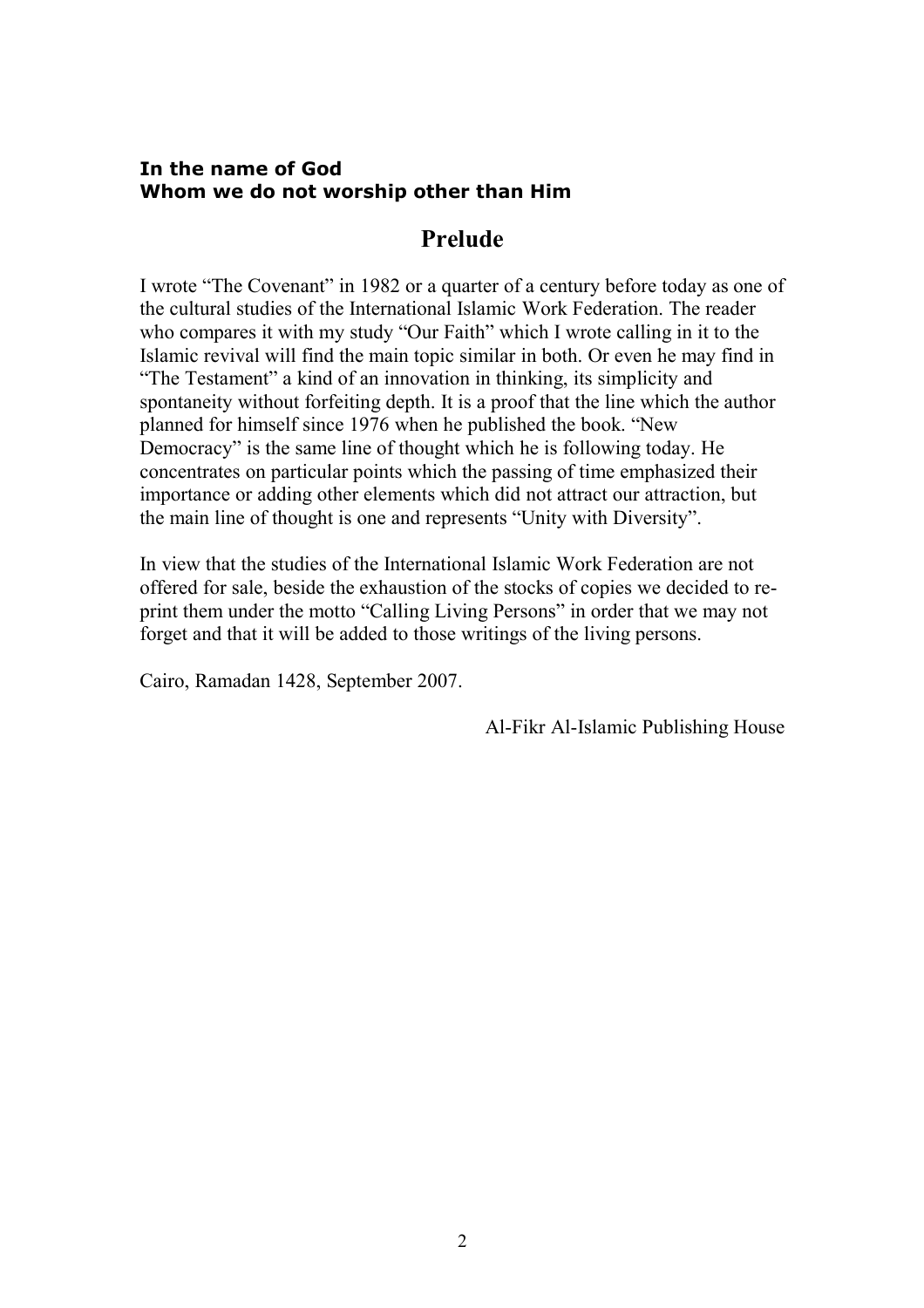## **The Testament (1)**

Let us be faithful and extradite evil from our hearts. It is the first step on the right path.

- $\mathcal{L}_\text{max}$ (1) It is not in a manner of naivety, futile talk or ignorance of basics that we begin our study. Unless exists in the spirit a deep feeling of faithfulness, good and benevolence, an alert orientation to extradite evil and fight its trends, no profit would be obtained from anything that follows. The world that we call "The Advanced World" stumbles and is falling down not because it is ignorant or poor. Education or abundance did not reach the level they reached in this world, but they are suffering from calamities and pain because they did not seek to extradict evil but surrender themselves to it. It is almost unbelievable that great States agree on spending on means of war, destruction, sadness and destination many folds of what they are spending on means of peace, construction, happiness and felicity. They destroy the good elements of living throwing them into the sea or give them as food for animals while millions of individuals in Asia and Africa are dying from hunger. It is impossible to justify such stupidity in a "rational" world except by referring to the hegemony of evil and the power of darkness.
	- (2) We mean by evil harming others and mistreating them positively or negatively without any justification condoned by Islam and other religions in order to suppress crime and maintain peace. All images of mistreatment, harming, exploitation, injustice, extortion, humiliation and debasement are comprised in the domain of evil. Evil reaches the stage of hate and the lowest depth in torture.
	- (3) Evil appears when high morals and values disappear and when selfishness, egocentricity and arrogance prevail. The words "I am better than him" are the launching pad for the devil toward evil. There exist also, in addition, the environment elements, the deviations of education and the impact of inheritance.
	- (4) The heart in the Qura'anic text is the center of affection, feeling and knowledge. It is the organ which discriminates between the good and the evil, between guidance and aberration. From here the Qur'an focuses on the sane heart. The Prophet (P.B.U.H) said. "There is in the body an organ which if it is good, the body becomes good, and if it is corrupted the body becomes corrupted, which is the heart".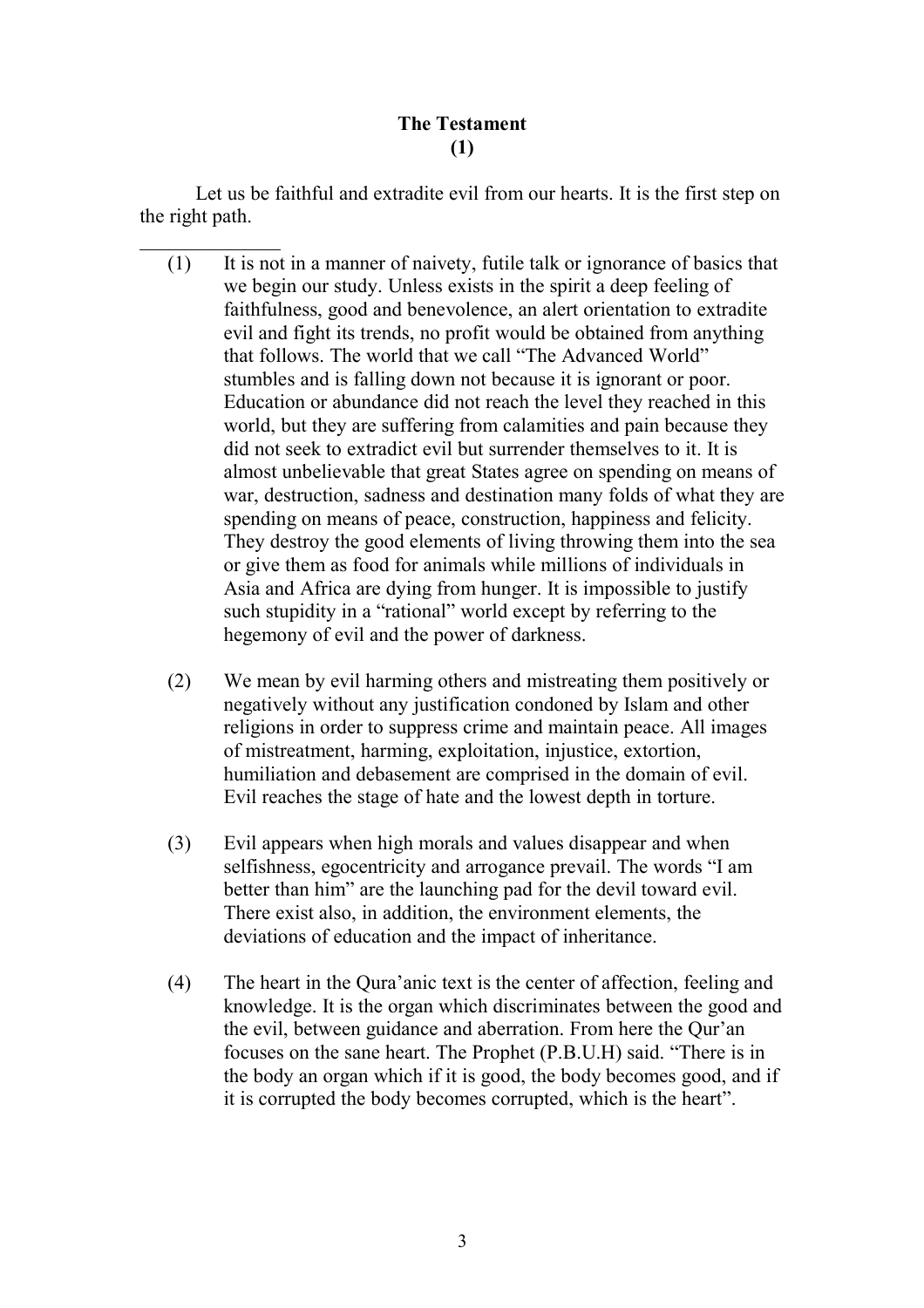We will not be faithful indeed unless we surrender our hearts to God. Sciences, arts, literature, philosophies and all other images of guidance have their failures. The only power that prevents the human spirit from caprices and protect it from falling in evil, inspires it with strength and realizes peace in the spirit, the society and the universe, is Divine Guidance.

 $\frac{1}{2}$ 

- (1) Laws, systems and governors' policies fail to implant in souls the sense of goodness, benevolence and to protect them from evil and injustice because this lies beyond their specializations. In addition, doubts and suspicions accompany all that emanate from them. Sciences are unable because they possess a neutral and abstract nature and could be exploited in good and bad deeds alike. So are arts and literature unable because they are only expressions of the human soul's feelings in their advantages and disadvantages, their strength and weakness. For this reason. They elevate the human soul in some instances. They may also degrade it in other instances. So is philosophy, in view of the existence of dialectics and antitheses in it, the impacts of relativity on it and the reflections of their owners and creators on it, hinder it from having absolute truth. Besides, in view that it is the credo of the few and will not acquire a universal nature with all that humanity poses in systems, examples or creeds which are governed undoubtedly by human incapacity and failure to control the human soul and contain its whims.
- (2) Human soul could not surrender its reins except to a force more powerful than it, and no power is greater than that of the Creator. The Creator of the human soul is the One Who molded it, Who knows all its whispers, Who is nearer to it than its jugular vein. His guidance directs it to discriminate between good and evil. He is the One Who gives it peace. Man's belief in a great, wise, powerful, merciful and most beneficent Creator makes him feel peace, that he is not the prey of blind fatalism or erratic coincidence or querulous forces to nature. Inasmuch as this belief consolidates peace inside hearts, it consolidates stability in minds because it establishes the principle of "causality" and "teleology". There is no cause without an effect, no creation without a Creator and no existence without a purpose. The whole universe is linked by a strict, knowledgeable and wise will. This feeling organizes the society by virtue of the controls laid down by Islam. Lastly, the believer feels a close tie that links him to all these universes formed of suns, stars, lands and skies because they are all created by God. They all join him in glorifying Him and follow His orders. The Holy Qur'an speaks, about many worlds, points to the earth, sun, moon, stars, plants animals as if they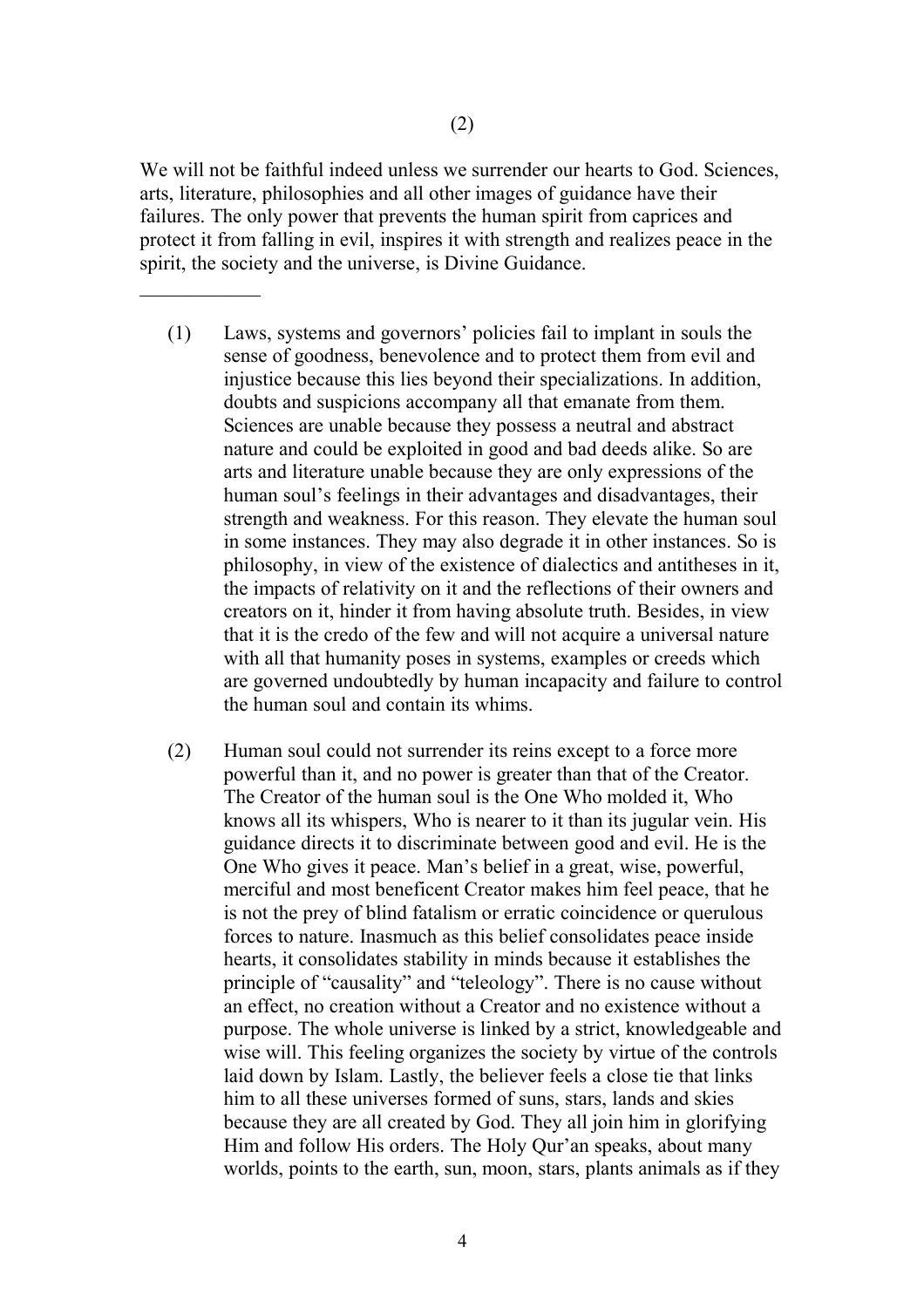are living and speak, that they are "nations like you". Islam prohibits cutting of trees or wasting water or harming animals and any image of corruption on earth or violating its sanctity. For this reason, the believer feels peace in Islam; peace in his soul which is in the hands of God; peace in the society balanced with justice, peace with the worlds which march toward their final destination according to the laws fixed by God.

*It is not for the sun to overtake the moon nor doth the night outstrip the day. They float each in an orbit.*

Despair could not push a Muslem toward atheism or suicide because of his belief in the truth of God's integrity is more powerful than any other factor and when he surrenders his soul, he only follows the Divine call.

*But, Ah! Thou soul at peace Return unto they lord, content in His good pleasure. Enter thou among my bondsmen. Enter thou my garden.*

(3) In addition to his feeling of tranquility, peace of mind and confidence, man's boat advances by the guidance of an unfailing compass toward the safety harbor. This is not something of no importance. Belief in God grants us immunity against the numerous seductions and desires that surround life and make the human soul a spoil to them. Belief in God grants us also the force to confront terrorism and tyranny. This force which could reach the stage of a revolution when conditions are prepared or could to bear iniquities until conditions are prepared in order that human soul will not be torn apart between the will from one part and the unpreparedness of conditions from the other part. This may not be considered a surrender but the realization of a long term policy, and a comprehension of the objective conditions because the believer is not afraid of death. He considers it a testimony and one of the two merits.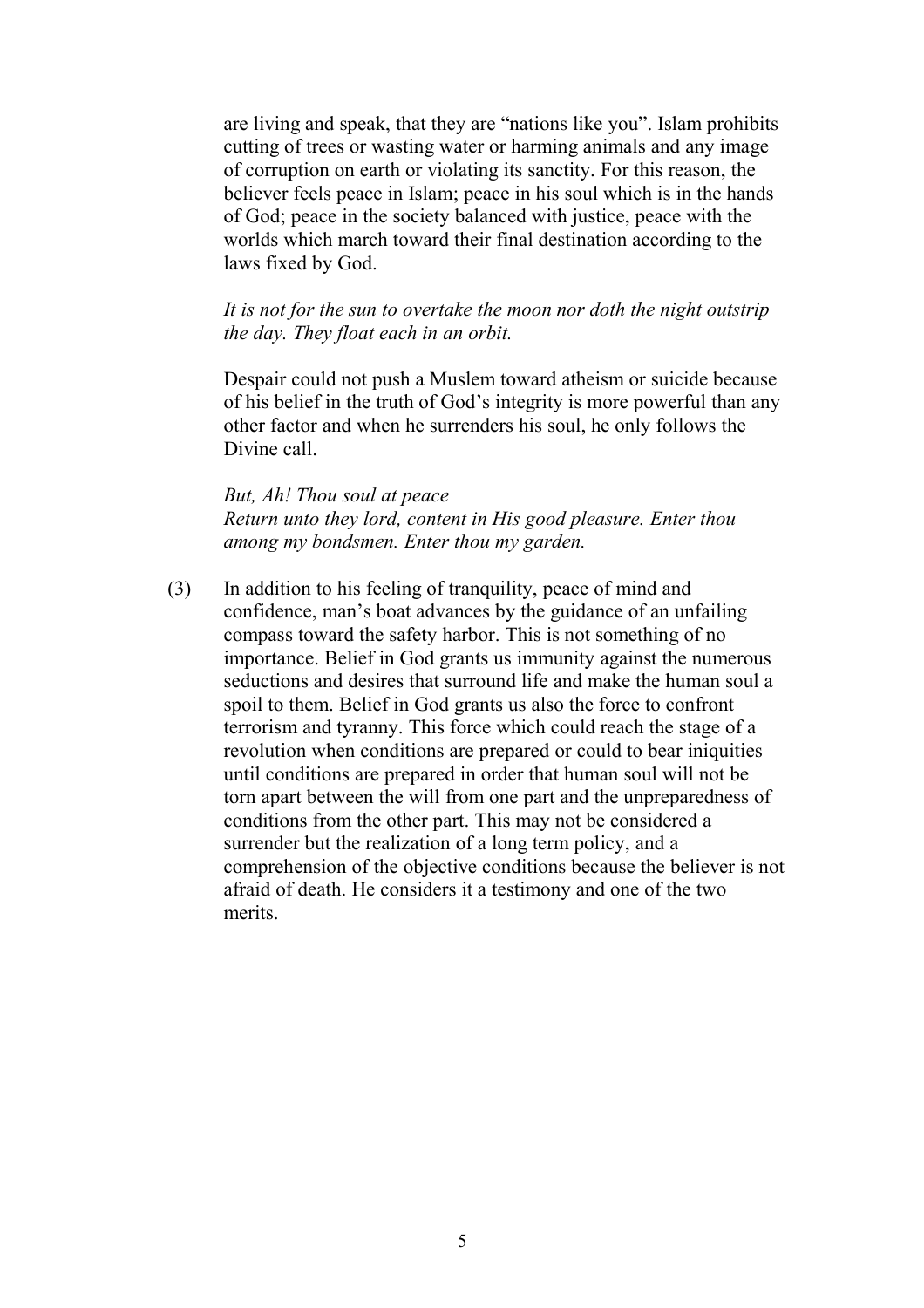Religion is a must. Religion alone possesses the "Inspiration" that carries God's message through the prophets who assume the duty of explaining and delivering this message. This fact distinguishes religions from philosophies and theories which cannot get in contact with God through inspiration or by way of prophets and consequently their opinion about God was governed by human deficiency.

Development affirmed this "must" to the individual and the society. Religions appeared with the appearance of man, and reflected the first images of belonging. Thereafter the genuine and methodical image was taken with the divine religions considering them the "Framework" of the faith and the mirror of belonging. They reached in strength the degree of instinct in the individual and of necessity in society.

All religions formed together a single edifice in which each religion had laid a building stone. Disputes rose as a result of development, misunderstanding, distortion and acquired interests. Islam is in the path of religions the towering end and the crown of peace.

 $\mathcal{L}_\text{max}$ 

(1) In the previous paragraph we said that we will not be really faithful unless we surrender our hearts to God, and to leave to Him our guidance, and that in order to achieve this, peoples should have a religion because religion alone carries God's message through inspiration at the hands of prophets who assume the mission of explaining and delivering the message. These "specifications" are not found in theories and philosophies. From here their imaging of Almighty God and the content of His message were governed by human failure. Religions alone present the true image of Divinity which the mind will not refuse but could not alone reach it, in view that this is not a mathematical matter, because religions have their own methods and ways to reach truths and because they are not interested in the manner but in the substance and science is unable to deal with substances. Evidencing proofs in man are not confined on the mind, although the mind governs them. Sound instinct could picture the existence of God and science could not refuse to believe in this existence or refute it. We ignore the substance and the secret of the inspiration but we believe that it is from God by virtue of the soundness of the message which He has sent, its miraculous character and its superiority over any works of the genius and philosophers of humankind as well as by virtue of the truthfulness of prophets. Any possibility of their lying in this major case is totally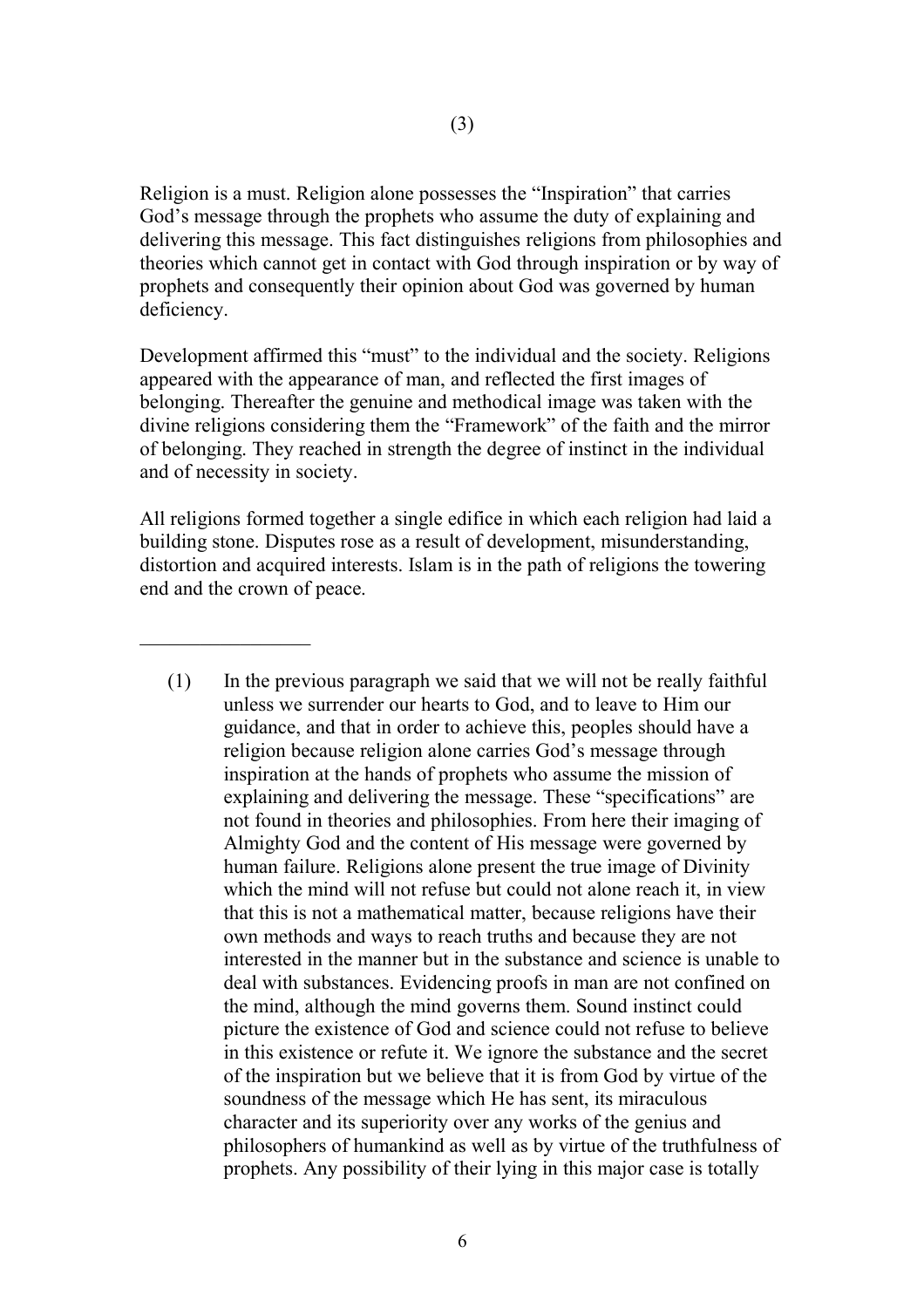improbable and exists permanently and thus liars could not persist and from here we have to believe in inspiration as a reality even though we totally ignore its substance and secret.

- (2) History and development affirmed the truthfulness and genuineness of religions because:
	- 1- They offered the most complete conception of Divinity which human mind could comprehend and which philosophers, theorists and custodians of pagan creeds failed to understand. It will appear when making a comparison between these raw imaginations with the miraculous conceptions presented by Islam of Almighty God considering Him the origin of the full, and absolute ideal: He was not created, nor did He procreate. However, he remains the origin of life and creation that minds and hearts perceive but Who is impossible to know by sight and nothing equals Him.
	- 2- The Divine religious messages represent the objective perfection "individually and collectively, and are impossible to be affected by their surroundings.
	- 3- The appearance of these messages' carriers, i.e. prophets, is a confirmation of the messages because their existence is only for the aim of delivering the message without obtaining wage or reward as if they have been born for assuming this special mission. Their existence is a proof of the message existence and that it was sent by God.
	- 4- From the other hand, it is supported and confirmed that messengers came not from among the ranks of those involved in sciences or philosophies in a manner to describe that their divine message was the fruit of their philosophical study and private intellect. They were ordinary people not distinguished from others and were engaged in professions which people perform. God alone granted them the strength, and sciences and surrounded them with his care, saved them from weakness and incapacity.
- (3) For this reason peoples and nations believed in religions since the beginning of life on this earth irrespective of production and ruling systems, the diversity of times and places. Religions in the present epoch of sectarian ideologies and theories remain the point of attraction of the peoples' belief. They could not be measured by democracy, capitalism or communism, etc. It was not futile that most of these doctrines fight religions vehemently and claim that religion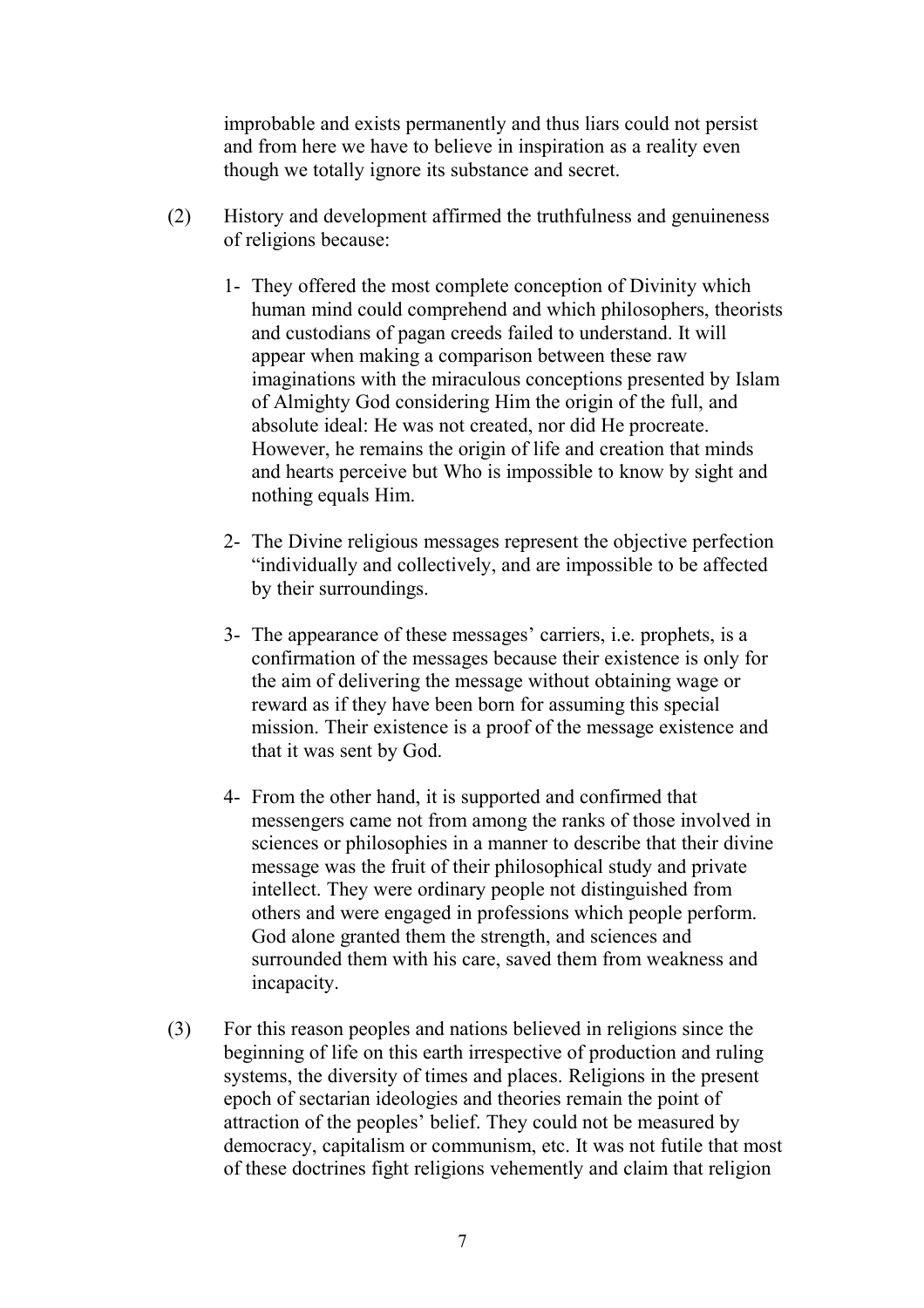is the opium of the people because they hated its genuineness and attachment of the peoples to it. For all these reasons the prestige of religions is much higher than that of philosophies and theories. They are more complete qualitatively and more comprehensive quantitatively. Religions have anchored the moral foundations of human civilization and provided individuals with a permanent self power which is the conscience and a plan in life based on moderation, non-surrender to desires and whims, in particular money, women and rule. It provided the society with a group of systems that ensure for it peace and emancipate the peoples from the yoke of tyrants and consolidated the dignity of the human soul.

- (4) Some may imagine that we are living in the age of "irreligion" but this is not true. Every one has a religion and whoever believes in "irreligion", it becomes a religion for which sake he fights like a believer fights for the sake of his religion. The careless who appears as if he is not interested in religion is the one who made "His Passion His God" as the Qur'an says. He is the slave of his cravings, film stars and athletes, etc. Communism which declared itself the enemy of religions became a religion in which are the prophets like Marx, Engels and Lenin and its God is material dialectics, the believers in it are the party immersed in hate, greed and ambition.
- (5) In fact, religions were exploited and falsified to peoples. Selfappointed custodians, mercenaries and the sultan's entourage, spoke in their names. Peoples themselves misunderstood them. All this is not the fault of religions themselves nor are they the only entities taking this attitude. Calls for freedom and equality were falsified and this falsification itself points to the prestige of religions and their importance. Lead and iron are not falsified but gold and silver are.
- (6) The multiplicity of religions and the divergences between them do not disturb us at all. Even we consider it from an Islamic viewpoint, a natural and expected matter. It was mandatory that each nation should have a messenger to call it to faith in its own language, who will take into consideration the conditions of his community because religions are not based on miracles, although they condone miracles in some situations, but are based on following laws enacted by God for the development of communities. From this point, appeared secondary differences between religions. However, the main pivots in divine religions are the same which are the existence of a unique God, Creator of the Worlds, representing absolute perfection, resurrection, reward and punishment and "unity" between all peoples in creed is not important. The important is peace among them irrespective of their divergent doctrines. Qur'anic verses affirm the multiplicity of religions and that they all emanate from God and give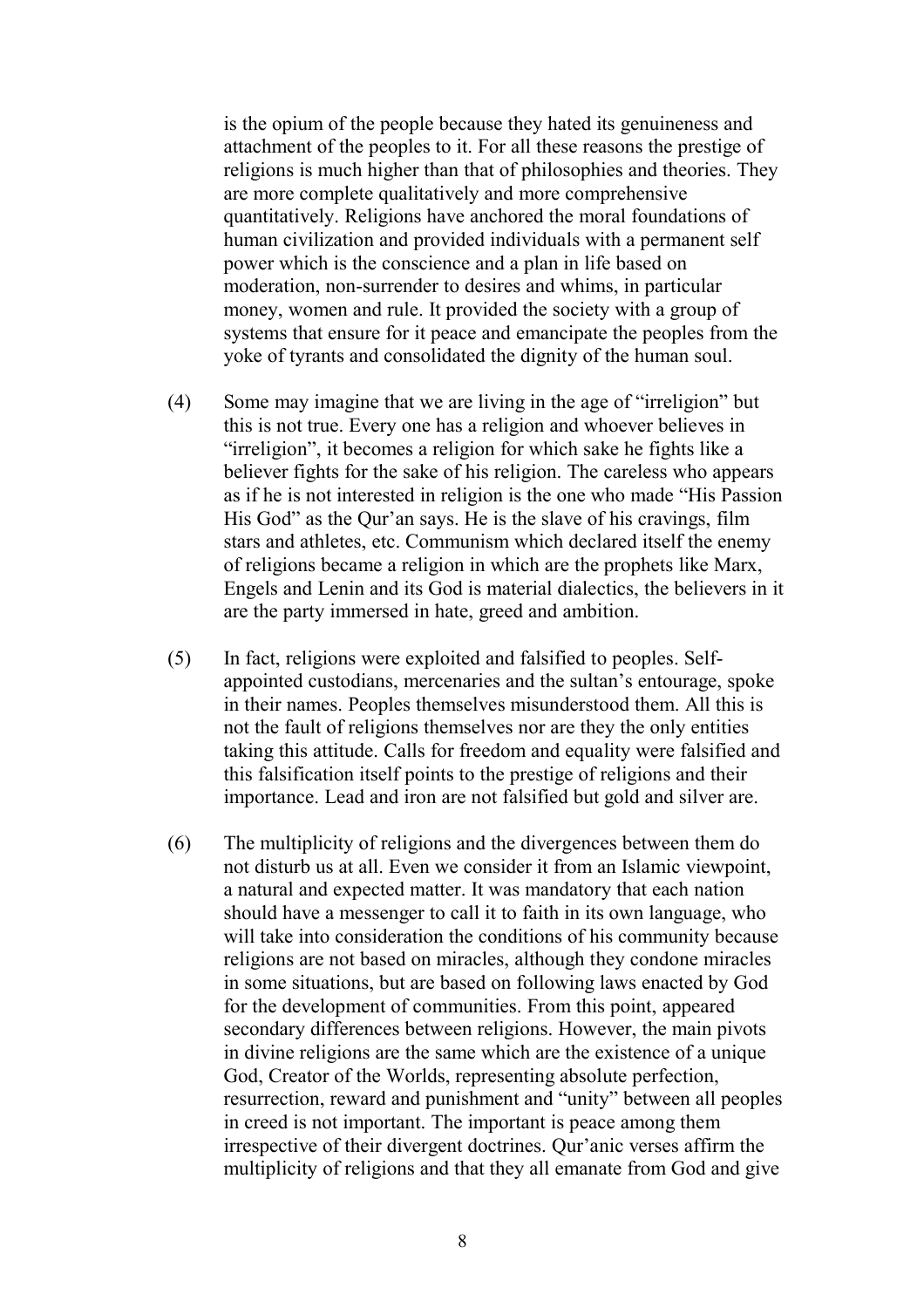credence one to another. The Bible, the Gospel and the Qur'an, beside others, are sacred books that descended from Heavens and that they differ according to the difference between communities and that if they affected the pivots it is because of falsification, misunderstanding or acquired interests. The Qur'anic verses which refer this discord to falsification, acquired interests or translations are numerous. The Prophet's traditions touching religions-before Islamaffirm this meaning as a beautiful house if not for a crack in it and Islam was the mortar that filled this crack. These traditions point to prophets as brothers, that judgment in the discord between these religions is attributable to God alone at Resurrection Day. No one may confer on himself this right or that attribute because this action will be a kind of atheism. It is naivety and selfishness in some Muslems to imagine that paradise is restricted to Muslems only and that anybody else fate is in hell. This belief contradicts the spirit of Islam, the morals of Islam. No one may confiscate God's judgment or monopolize Paradise for a group of persons or for Muslems. Islam itself is not a monopoly to Muslems. It is for all mankind and there may exist persons who are nearer to it from among non Muslems who "utter with their mouths a thing which is not in their hearts"-Imam al-Ghazali says in a famous statement: People following the Prophet's mission are made of three kinds:

- 1- Those who did not receive his call and did not hear of him at all. These are the residents of Paradise.
- 2- Those who received his call and saw miracles happening by virtue of his intervention and knew of his great and noble characters and morals but did not believe in him. These are the residents of hell.
- 3- Those who received his call, heard of him but did not follow his orders and prohibitions. Those I wish for them Paradise if they have not heard what entices them to faith.

It is clear from this statement that most non-Muslems in the modern age are those on which are applied the first and third groups: The first "Are residents of Paradise" and the third "I hope for them Paradise".

(7) But all this does not negate that Islam is the closing religion and the peace crown in the march of all religions because it was the last among religions and acknowledges every religion prior to it particularly Judaism and Christianity. Thus it discards the greatest reason for their enmity toward it and consequently peace is realized among religions.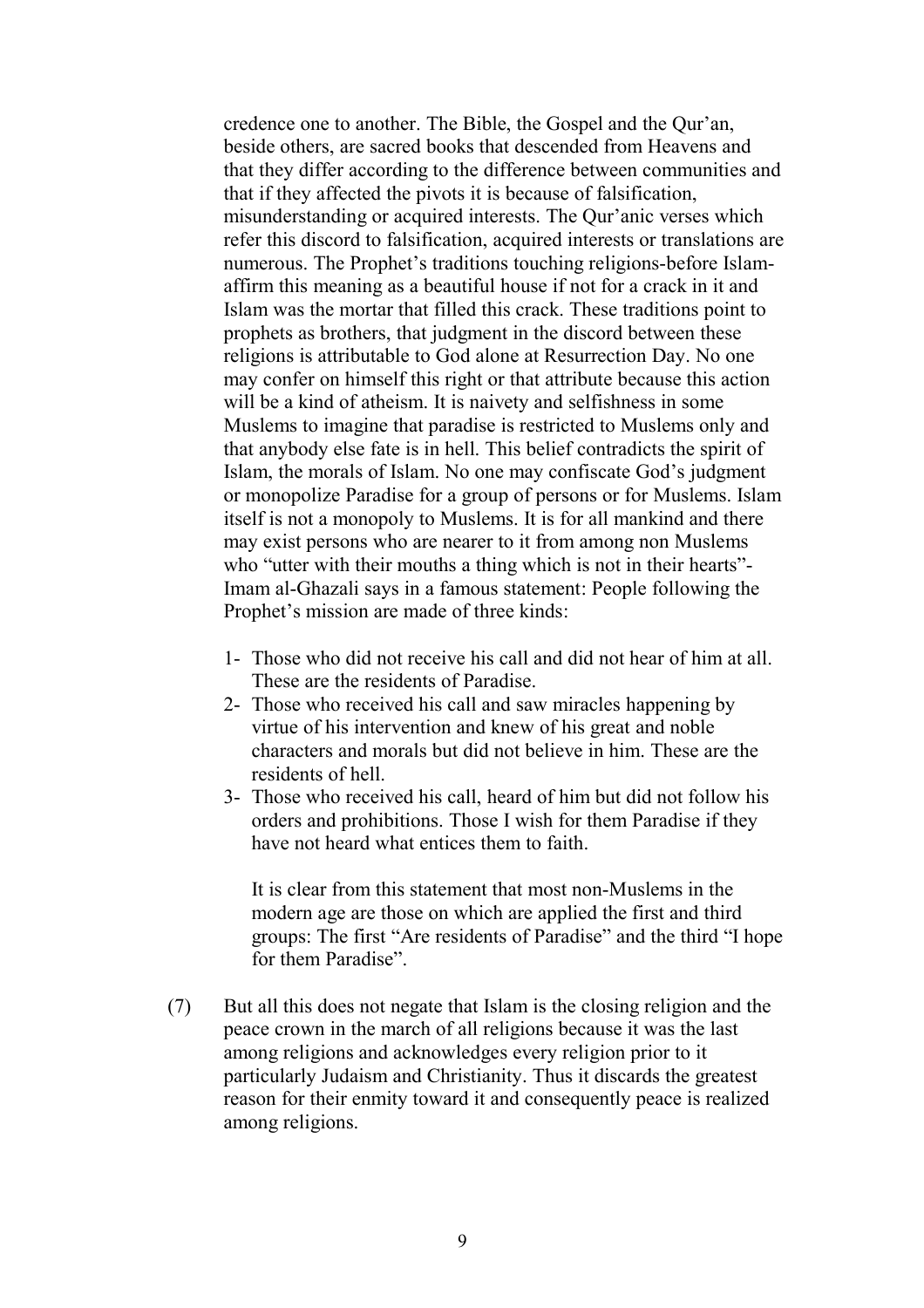Let us make prophets our leaders and our ideal example. Let us rid ourselves from the admiration of tyrants who made their policy to be superior on the earth.

 $\mathcal{L}_\text{max}$ 

- (1) Reviewing the political history of mankind shows that it has been subjected to leaders and rulers who resorted to brute force and whose aim was to be superior on earth. The most prominent example to this is the commanders of the Roman Empire, then the leaders of European countries which were deeply affected with the Roman Empire and followed its policy. We believe that one of the greatest factors which led to the corruption of political thought was highlighting attention on kings, emperors, tyrants, military commanders and neglecting prophets and their followers and companions. Admiration shown by the educated and ruling class in Europe to the Greek and Roman civilizations and their brutal heroes (Alexander, Caesar, Augustus) and others paved the way to the appearance of Machiavelli and acceptance of his sharp separation between politics and moral values; to the appearance of Napoleon, Lenin, Hitler, Mussolini, Stalin and the like. This admiration permitted the existence of Adam Smith and Karl Marx and their alienation of economics and its dimensions from serving the society. This admiration led to the appearance of capitalism and communism and the prevalence of material components over all other components. The proper situation imposes the exposure of the true characters of these tyrants who enslaved the peoples using force and deceit to bolster their rule. It imposes giving special prominence to prophets who were the leaders who resisted this tyranny, highlighted right in the face of force and implanted the dignity of the human soul and succeeded with varying degrees in saving humankind from the rule of tyrants and princes of darkness. This is the method drawn by the Qur'an when it exposed Moses to the confrontation of Pharaoh and when it made divine messages the pivots of history and the prophets the leaders of the peoples.
- (2) Islam equals between prophets "It does not distinguish between them". It considers them brothers and believes in all of them. The Qur'an mentioned the names of some while it pointed that others existed whose life history was not recounted to the Prophet *"and messengers We have mentioned unto thee before and messengers We have not mentioned unto thee"* Therefore we could not decide for sure whether Buddha, Plato or Confucius and Akhnaton were messengers or not. What we could say is that there exists the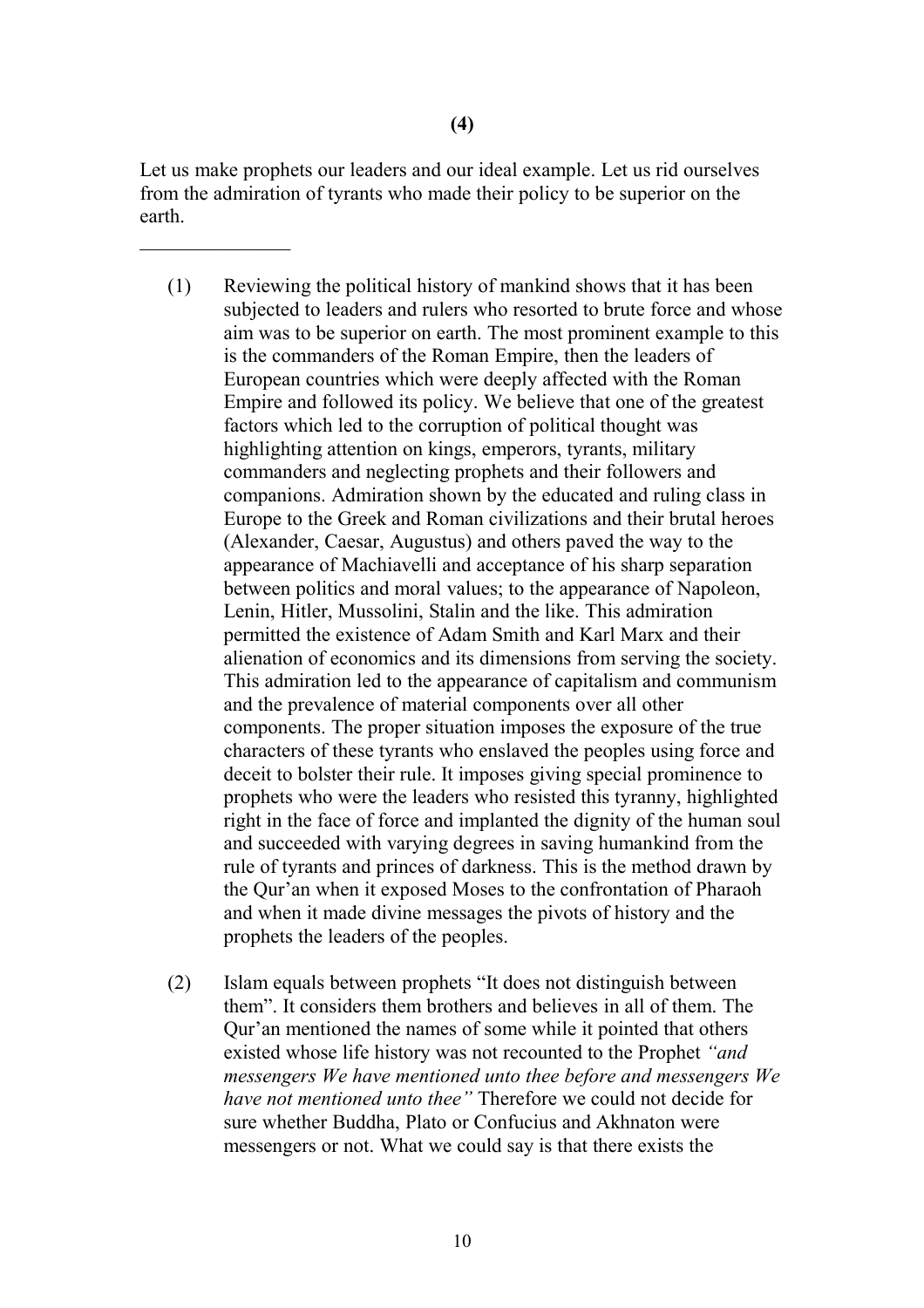possibility of their being messengers unless their words contain something of atheism.

(3) In the personality of Muhammad, we find the ideal example of what a caller and a statesman could have been. This fact did not materialize with other prophets-with the exception of Moses whose life is surrounded with legends and his impact is limited to the Sons of Israel. His life history- as a statesman possessing wisdom and right, following good and targeting emancipation and justiceaffirmed that this is not impossible albeit difficult. Muhammad realized in al-Madina what his successors realized in the ideal society. Humankind was not in need after him to get inspiration from Plato's Republic because Muhammad's leadership and the nation which he raised are better than all those thinkers. Let us emancipate ourselves from admiration of tyrants. Let us reject the policy of superiority on earth and let us take from prophets, whose line was terminated by Muhammad, the ideal example.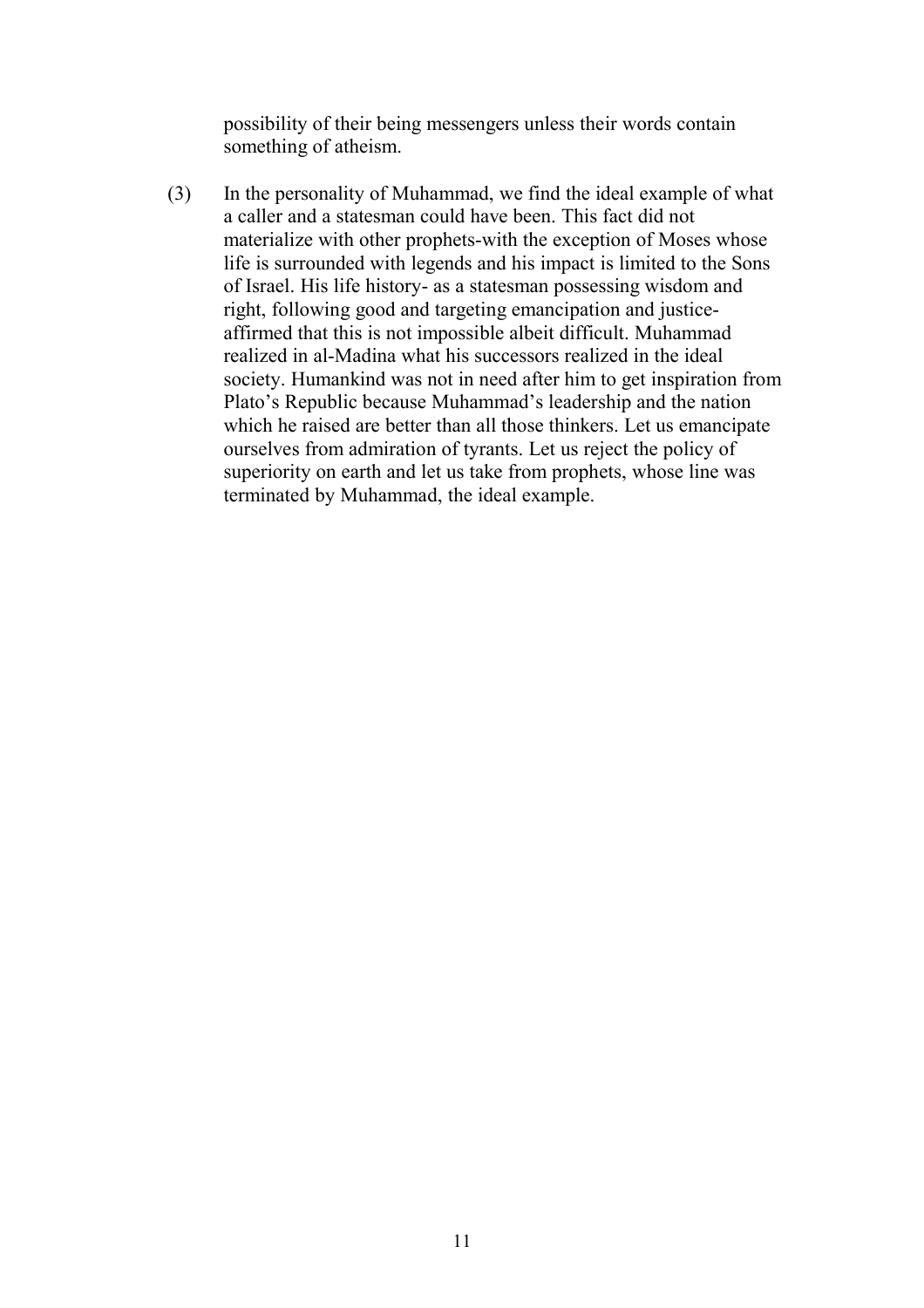In order that faithfulness is not transformed into naivety and goodness to inadvertence, in order to protect ourselves from surrendering to passions, excesses or fluidity of attitudes, let us make justice a criterion. Le us control our works, conducts and judgments basing ourselves on justice.

 $\overline{\phantom{a}}$  , where  $\overline{\phantom{a}}$  , where  $\overline{\phantom{a}}$  , where  $\overline{\phantom{a}}$ 

(1) Although faithfulness, straightforwardness and avoidance of evil in all its images are the necessary preparations preceding all that will follow in works and policies, there exists the possibility that faithfulness may turn into naivety and goodness into inadvertence, that avoiding evil may take numerous images of weakness and surrender, that the affectionate soul will prevail and push man to forms of excesses, transgressions or squanderings or make him see mirage a reality and wishes a fact.

For this reason we must have controls which hinder deviation. We must have a precise watch that does not delay, advance or change with the changes of locations, according to which each will control his conduct and will act at the same time emanating from his self and his belief and are not far away from him or imposed on him from the outside. This watch is the sense of justice.

Justice is the pillar of the society. It could not be degraded as such degradation becomes injustice and squandering. It may arise above it because kindness is above justice, and affection transcends kindness. But these levels would not be required to be reached from all the peoples because they could be levels which they are unable to bear nor are they pivots around which turn the society's transactions and relations in view that no controls exist in them. Consequently, justice became the criterion and we should therefore abide by it and develop in our souls the sense of justice and equity. Thus enticements will be unable to control us.

(2) When society lays down justice procedures and criteria it may happen that it subjects justice levels in a manner that will consider the poverty of the poor, and the surrender of the weak just matters. As for Islam, justice is the main characteristic distinguishing it. Consequently it does confine justice on the economy but represents "the purpose": Each one who deeply, and knowingly believes in it acquires the sense of justice that acquaints its owner with justice, in a manner that if he deviates from it, it roams in his breast and pushes him to re-think about matter, or repent or offer atonement for his deviation.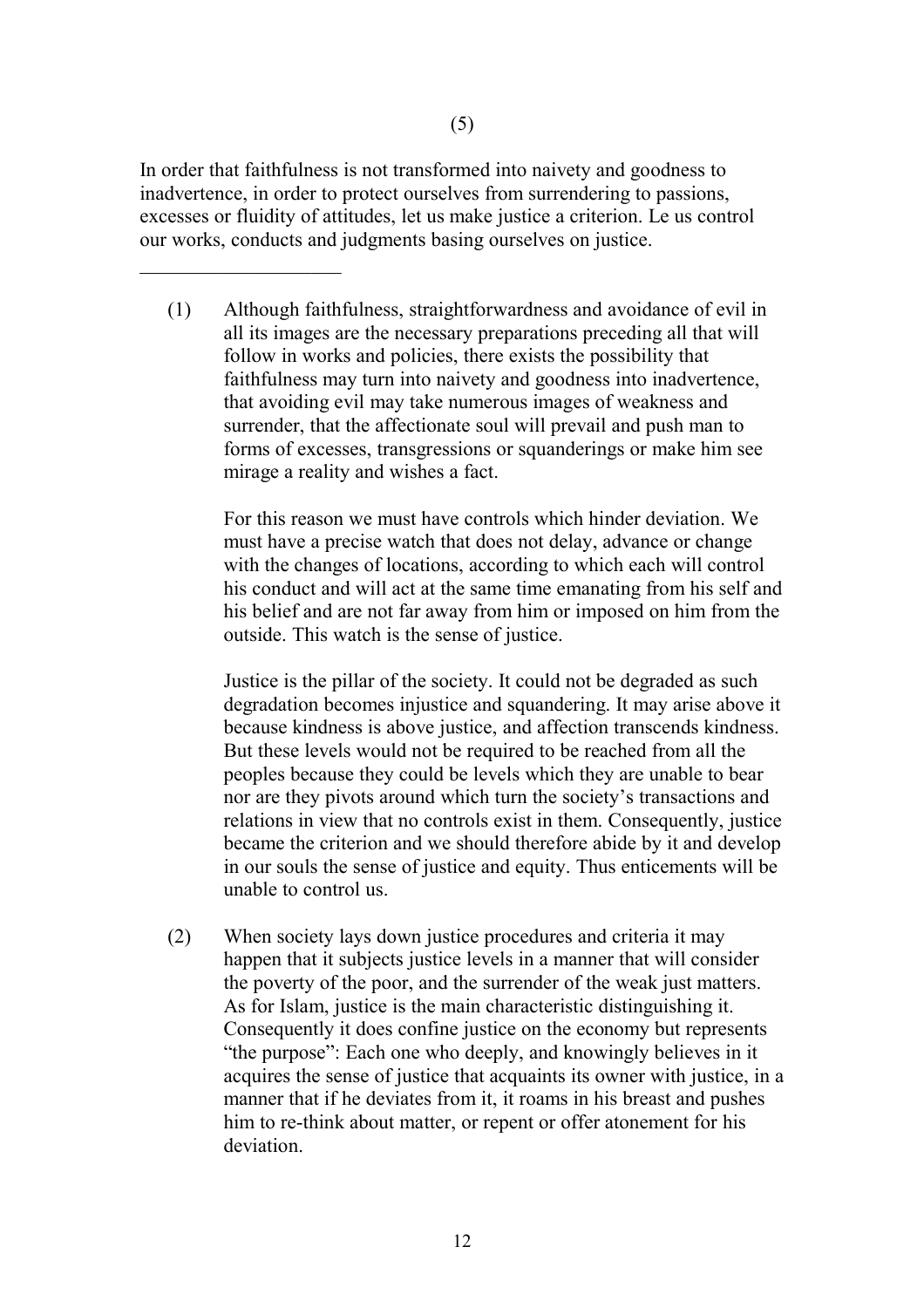(3) In addition to the "sense of justice" which occupies the Muslem's soul as a result of his belief in Islam, Islam does not limit justice in being general mottos and individual orientations but it laid down also rules and principles which should be applied in any Islamic society. This has been contained in the Qur'an verses and the Prophet's traditions and were implemented in fact during al-Medina Society as the epoch of the Messenger and his orthodox successors.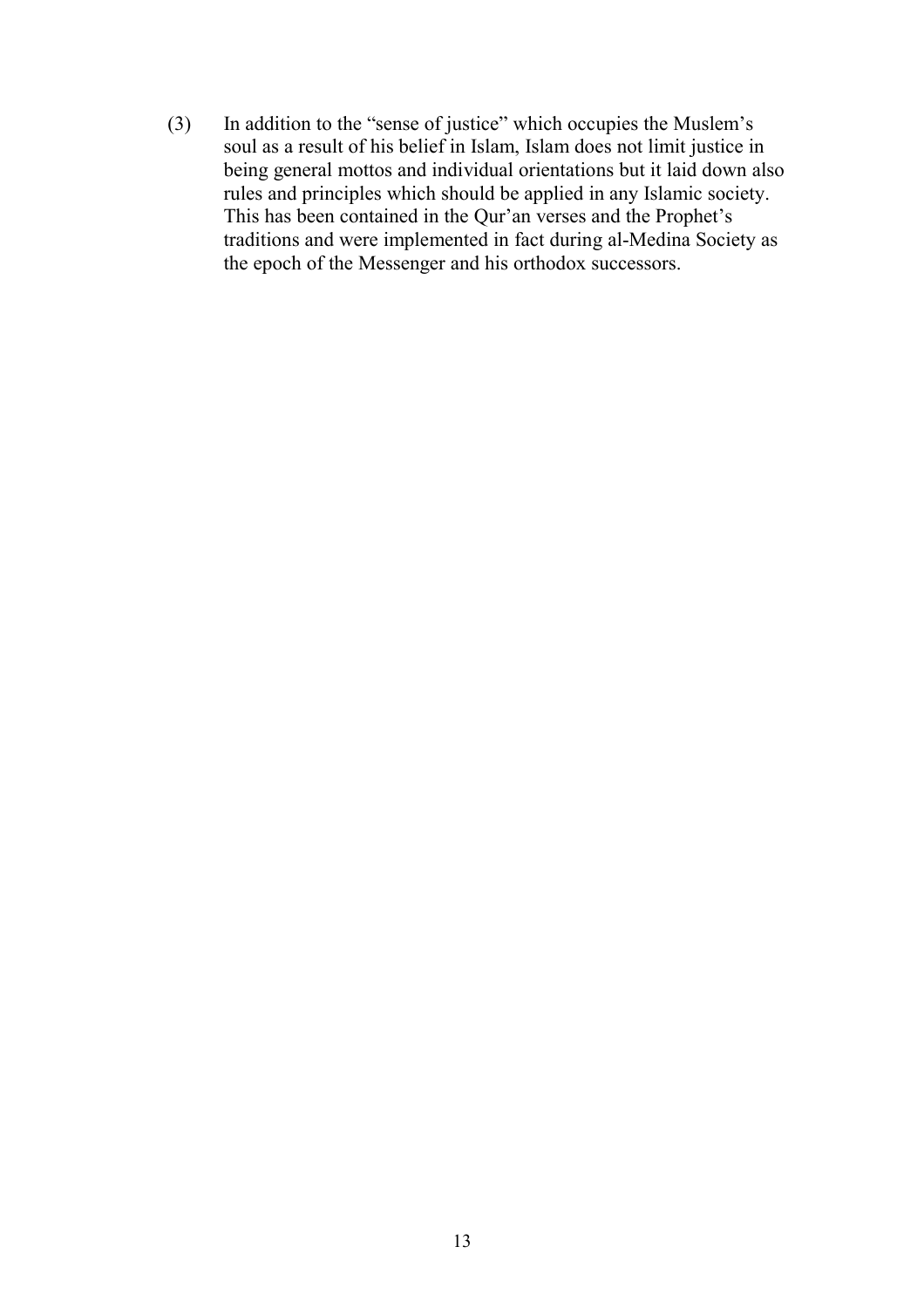In order that we may not go astray in assessing and understanding matters in their reality, to take our judgments in guidance and discernment, we must use our minds. We must learn to the extreme limit as a means for developing our minds, capabilities and we have to use our knowledge within the framework of truthfulness, goodness and justice.

The mind is the tool bestowed by God on humans in order to enable them to discriminate between right and wrong. Moreover, the heart is the tool for this discrimination. The mind is the power and the heart is the trust and what we must seek is to combine both in order to reach the "Strong and Faithful" in the words of the Qur'an because without trust the strong could deviate and become corrupt and the faithful without strength could become weak and fail.

Nothing should block the way in front of the mind except one thing which is God's Self and what lies after death and the Hereafter. And because human mind fails to comprehend this fact, as witnessed by the statements of philosophers and inasmuch as the mind should stand before this fact and take what inspiration provides, the more it has- the mind- to distinguish by itself alone. Its intervention in the first instance is intrepidity of no value except straying and its negligence in the second instance is a default, inadvertence and squandering of the most precious gift granted by God to man.

 $\overline{\phantom{a}}$  , where  $\overline{\phantom{a}}$ 

- (1) The Qur'an speaks about two instruments in the human soul which are "the Heart and the Mind". The heart in the Qur'an is greater that this pinaceous muscle in the chest. The mind is also greater than those gelatinous cells in the brain. It explains that the heart possesses an insight by which it distinguishes between good and bad. It considers the heart a tool by which man "understands". The Qur'an points also to the mind considering it the tool which understands the wisdom contained in the universal phenomena of life, death, suns, moons, sterility and fructification, etc..
- (2) The heart armed with the sense of justice will ensure for us knowledge of good and bad and will prevent us from falling in transgressions and squanderings. But knowledge of laws which govern this universe and what nature possesses in resources and powers which could be used to enrich human life and to realize what God wanted for man in dignity that befits His creatures on earth, is a matter belonging to the mind. From here many verses order to look, inspect, organize and use the mind which warns of inadvertence and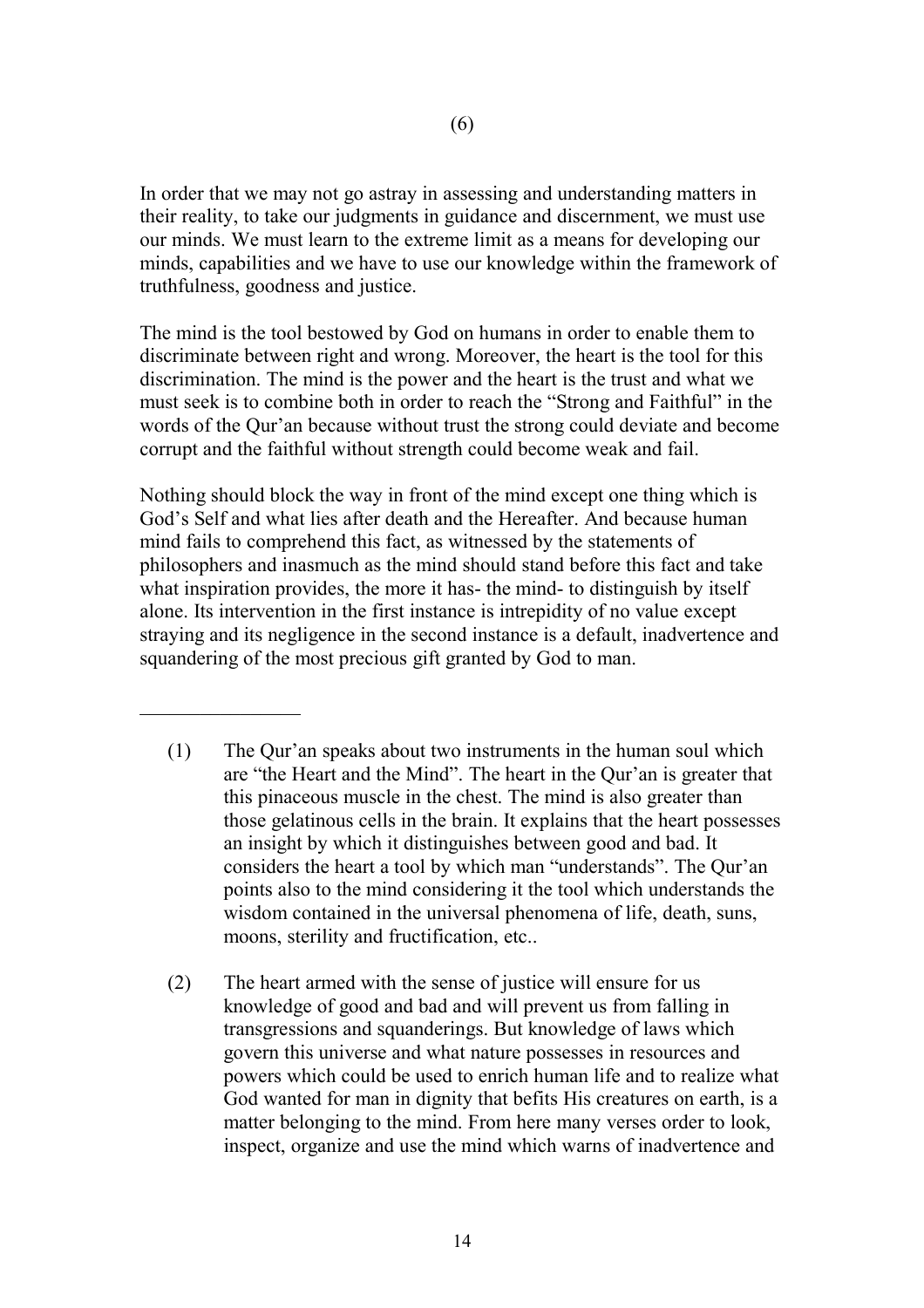symptoms. The Qur'an even made those who bypass God's verses concerning the soul and nature inadvertently worse than cattle.

*Lo! The worst of beasts in Allah's sight are the deaf, the dumb who have no sense.*

We see that among the most obliging of obligations is to use our minds, and to learn to the extreme limit, to acquire all skills and to believe that slackness in pursuing this is among the express grave offenses and contraventions of the Qur'an's instructions in which the first verse descended to declare "Read". This is one of the greatest causes for the weakness of Muslems in the modern age and the decline of their moral and material prestige.

(3) Many references in religious books point to the failure of human mind and to the trend that makes belief in everything by acceptance without activating the mind or the thought. This is a grave error in view that the only thing in front of which human mind stops is Almighty God's Self and what lies behind death in the Hereafter, resurrection, reward and punishment, etc. This is because human mind as we have shown is unable to comprehend this and the philosophers, stand witness to it. Insomuch as the mind is required to stand in front of this and take what the revelation offers, it can have the power to distinguish between things seeking to find in them the fault and the wisdom. Its intervention in the first instance is considered an intrepidity of no value except disarray and its negligence in the second instance a failure and an inadvertence and even squandering of the most precious gifts bestowed by God on man.

From here, discrimination should be clear and defined. Scholars themselves, despite the general stamp of their speech about surrender and imitation, did not deny that the mind is entrusted with the leadership, that belief should be based on conviction. If the mind has a role in this, it is more obliged with the affairs of life. It will be more beneficial for men to glorify the mind instead of repeating the talk about the default of the human mind.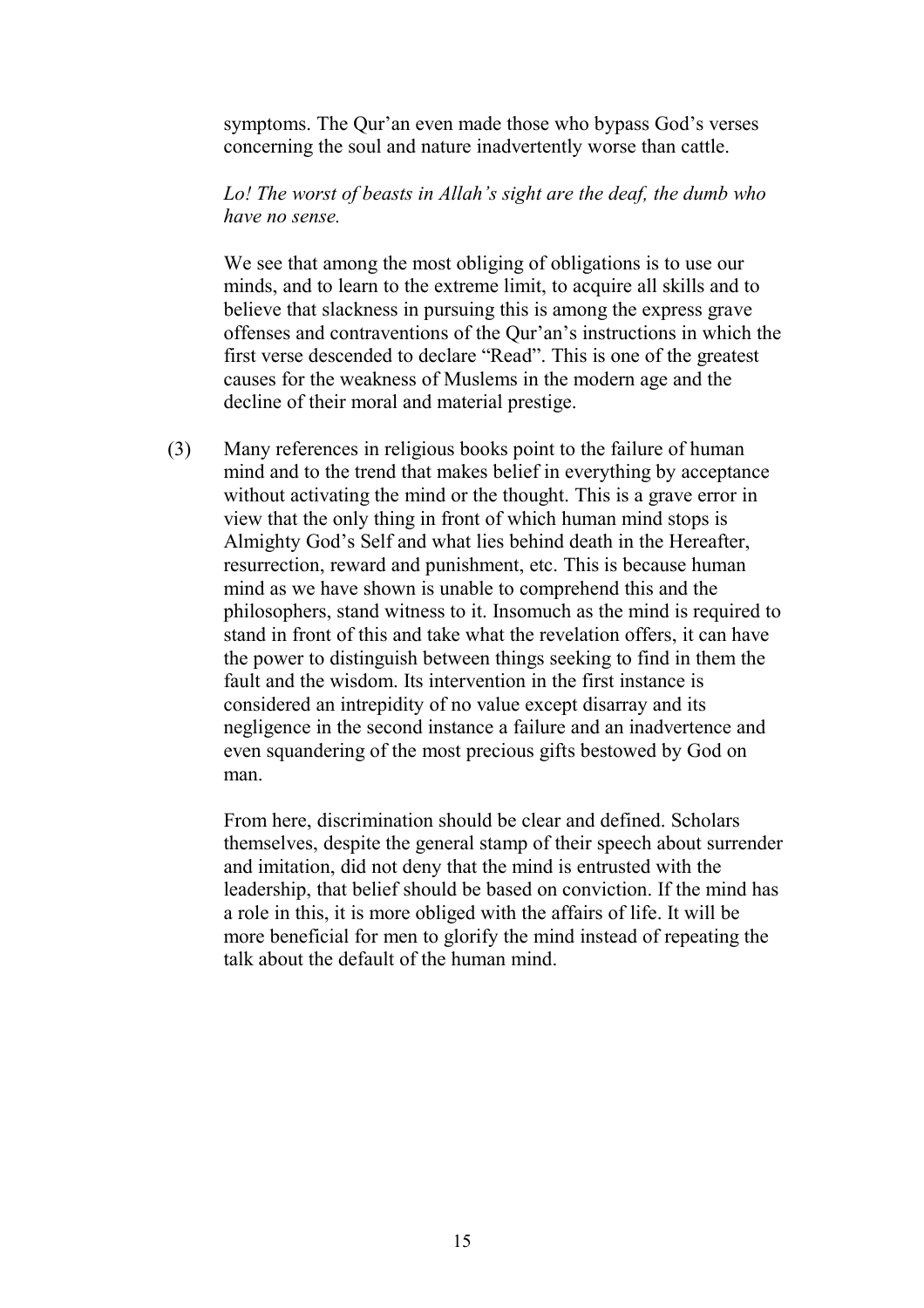Work is the expression about life, innovation and satisfaction of the personality. It is a means for everyone to fulfill his duty toward the society and his contribution in its building. From here, it could be said that inasmuch as the donation of each one is profuse, the society will enjoy a life of plenty. Because everyone gives before he takes and there exists no one who takes without giving. Besides, this action will ensure the society victory in the greatest challenges that confront backward societies which is "Development" and defy many images of fabrications which abound in international policy.

One of the specializations of work in the modern age is its association with science.

We believe that there is a work for everyone and one worker for each work. Any default in this axiom relates to a default of policies and systems. Work in Islam is the proof of belief, a criterion of reward and punishment. The duty of each one of us is to work, to seek in his work, the face of God, to serve the society and to execute his work with knowledge and skill, with expertise and loyalty.

 $\overline{\phantom{a}}$  , where  $\overline{\phantom{a}}$  , where  $\overline{\phantom{a}}$  , where  $\overline{\phantom{a}}$ 

(1) Work is the proof of life. In all creatures, movement, development, and breathing are considered among the most important symptoms of life. If existence is determined by a framework of time and place, work is the action which fills this framework and makes a meaning for it, or else it will remain an empty framework.

Work for man is an expression of life, of the personality and what this personality can offer that materializes its thought, its expertise and its duty and add these to the society. And as much as their additions are profuse, will the society as a whole enjoy a plentiful life in which all needs are satisfied and no one may feel a shortage or a need, because everyone will be given before he takes and because there will be the one who takes without giving. This will also enable the society to achieve victory in the most fateful of battles that backward society confront which is development in which failure threatens these societies with inability to confront many forms of fabrications abounding in international policy and may expose it to a subservience in everything to the interest of these countries that have no mercy or even to their military aggression.

(2) Work in the modern age is linked with science and is based on it. Unjust work and cheap work have become a vestige of the past and what could not stand in the face of work linked to modern technology.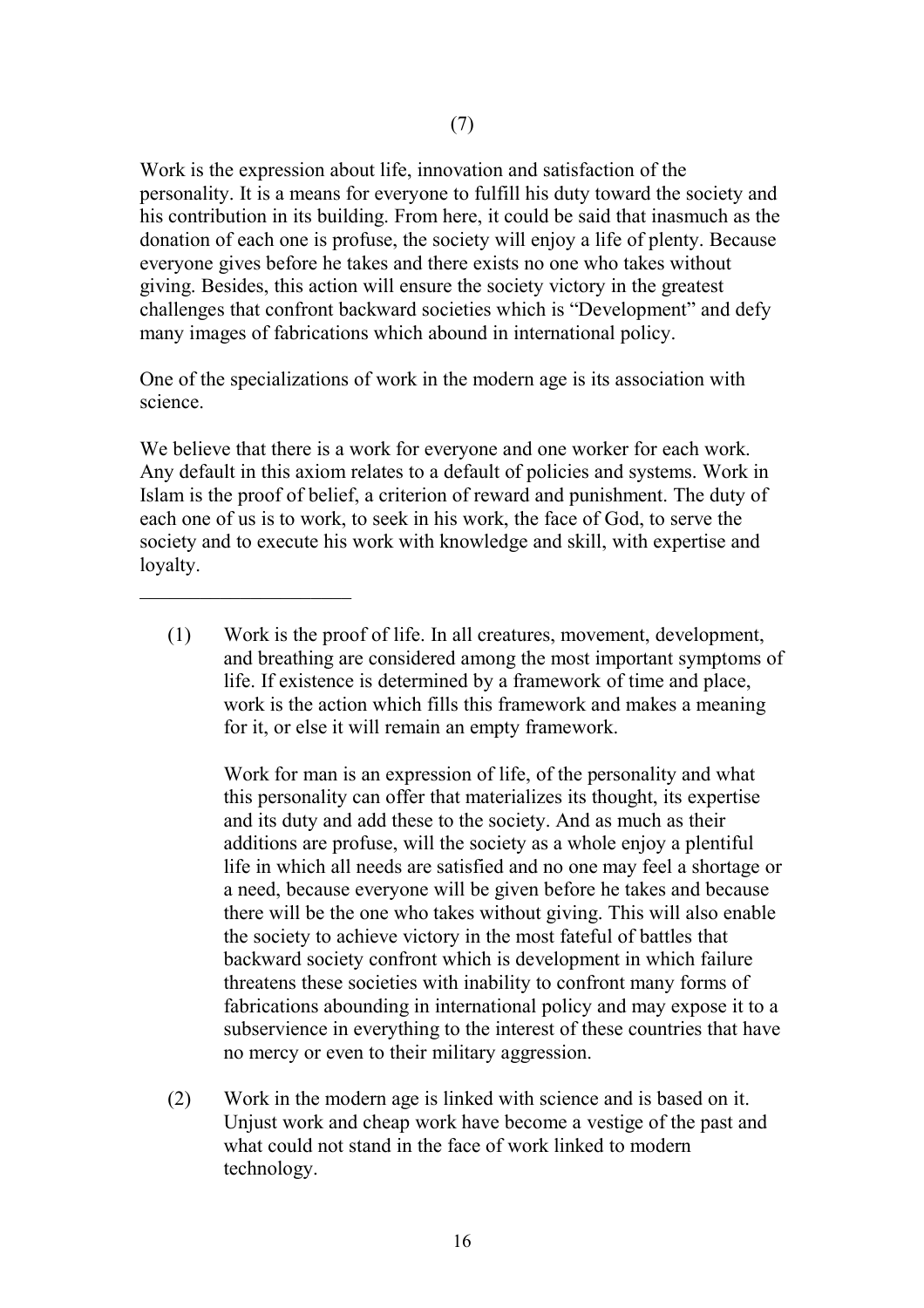- (3) We believe that there is a work for everyone, that unemployment is not unavoidable as some think. Retraining could transfer unemployed to needy domains. There are always needy domains particularly in the services sector. Moreover it is assumed that no one specialist is out of work. This and that is the result of a defect in the policies of the "Work Forces" or educational social, economic and political systems.
- (4) Islam elevated the prestige of work and considered it a confirmation of faith. The Qur'an never mentions 'those who believe" without seconding it with "and work good deeds". Doing good deeds was the fruit of belief and a confirmation of the purity of this belief. Moreover, reward and punishment in the Hereafter are based on work. "What you have done "Or" what you have worked".
- (5) It will be evident from this great prestige conferred on work whether as regards the individual or the society, life or Islam, that the duty of each one of us is to work and to seek from his work the face of God and the service of the society. Because it is his duty and he will be rewarded by it in this life and in the Hereafter and will contribute in supporting a noble and a prosperous life. His work should be coupled with knowledge, dexterity, skill and loyalty.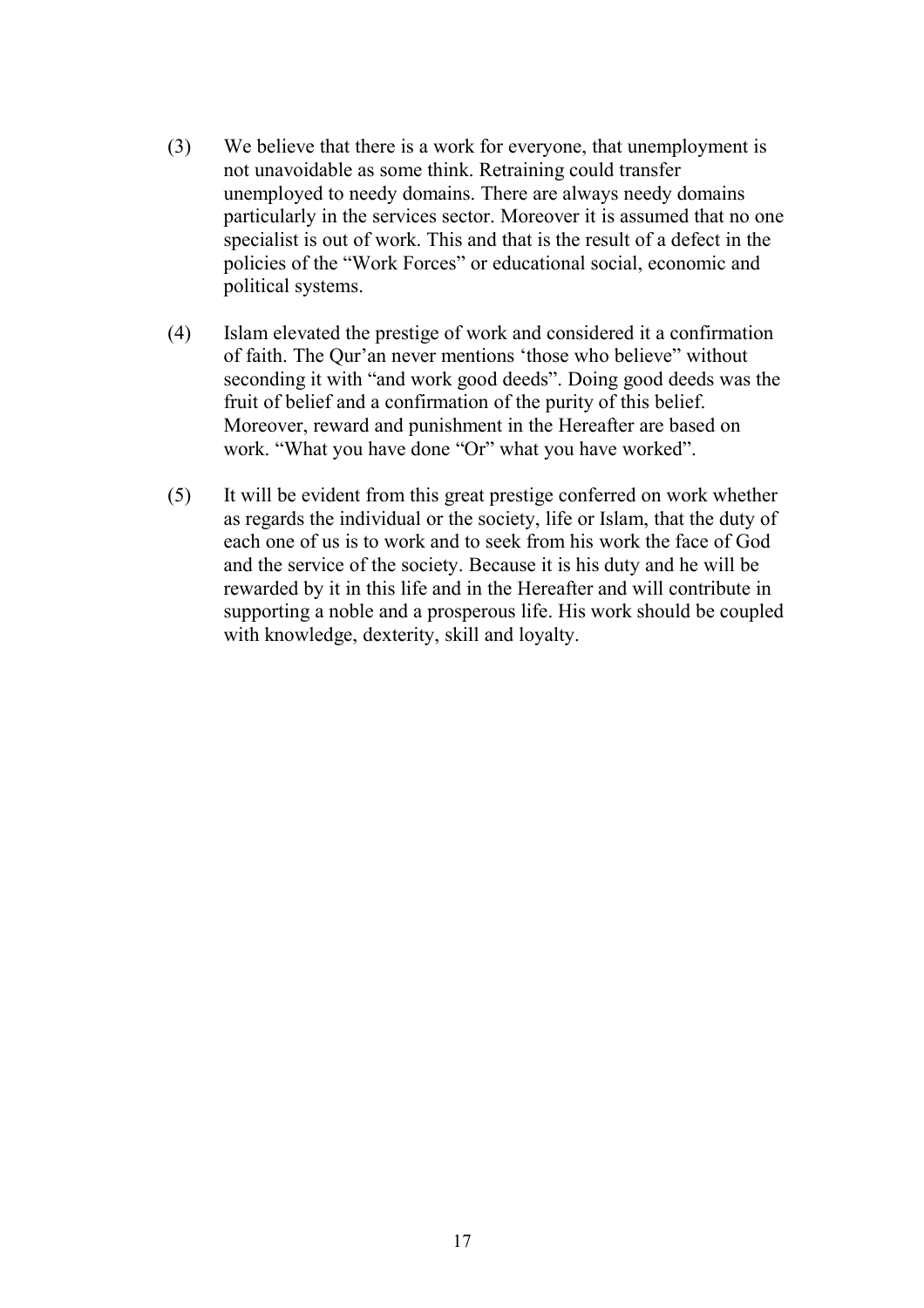The society is an undertaking and no society may stick together except in the volume of what its undertakings bind it with. The society is founded on two principles: Freedom of thought and justice in work. We have to abide by these notions and follow them.

 $\mathcal{L}_\text{max}$ 

(1) The moment two persons meet, undertakings arise in terms of relations, rights and obligations, etc. It becomes necessary to define these undertakings and to fix them in their proper position in a manner that does not harm either the individual or the society.

This matter has been and still remains the axis of extensive political and social studies in which prevailed on some, elevation of the individual above the State (considering it representing the society) while in some other studies, elevation of the State over the individual. Rarely a sound settlement was reached which does not harm the individual or deprive the State of its legal powers.

- (2) We have resolved this matter according to three wide lines which are:
	- (a) An undertaking should exist as long as a society exists. The one who finds assuming this undertaking onerous, should leave the society and find for himself an isolated island to live in it alone (and even in such State he will remain obligated toward nature from the Islamic viewpoint).
	- (b) All that concerns thinking is supposed to be free unless it affects the reputation or dignity of persons, because this thinking represents "conscience". If this thinking is a belief and "the mind" is this thinking, so is research, study and exploration. No harm or intervention should take place in a manner limiting their freedom even when some bad deeds result from this freedom because evil deeds affecting freedom of thinking are less harmful than the evil deeds of intervening in them.
	- (c) As regards work and what takes form as work (particularly in the economy) is subjected to justice and justice will be the criterion. Justice could not be regarded as injustice to another. It is just an immunization of one party against the injustice of the other party. From here evils of intervention in it are less than the evils of leaving it free.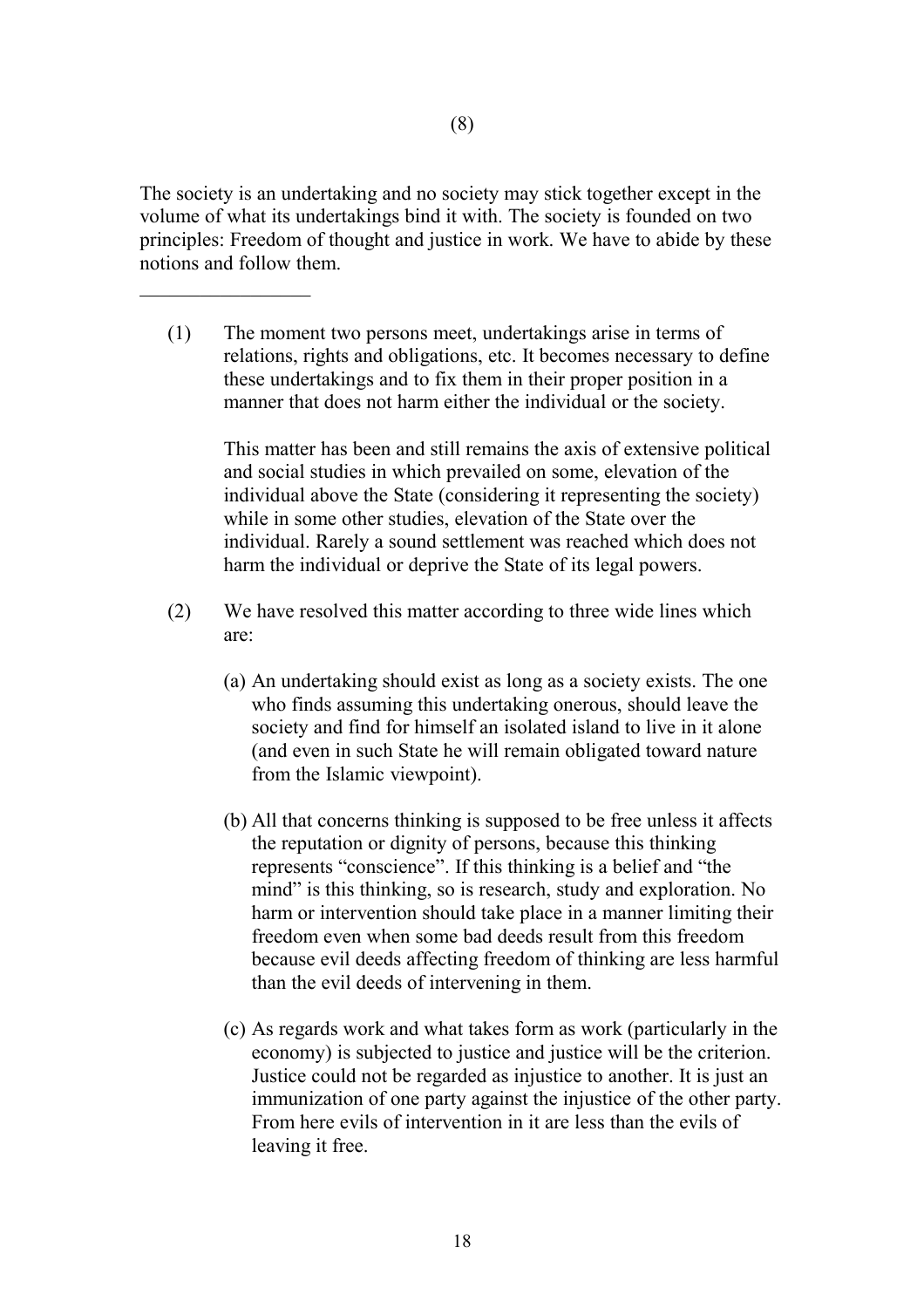We are part of the civilization's march of mankind which began from ancient Egyptians till the contemporary period in which all the world's peoples participated. Our pride in our countries and contributions do not ignore or deny what others offered or make us forget that all of us form a single family living on one single planet. For this reason we do not take the attitude of neglect or prejudice against the modern civilization. We could not refuse it in whole and details because we form part of it and because in many of its aspects it represents progress and because we practically live in it. Our attitude toward it is the attitude defined by Islam: "Wisdom is the objective of the believer which he seeks to attain wherever he finds it". Our choices are the elements which govern our attitude.

 $\overline{\phantom{a}}$  , where  $\overline{\phantom{a}}$ 

(1) Modern civilization which Europe carries today its flame does not belong to Europe alone (Although most glories and blemishes over the last centuries revert to it). Civilization began taking shape since humankind began its march. All peoples of the world contributed in it with what was decided for it. Consequently all claims of monopolizing civilization by any one people are rejected. It is not permissible to a people to claim "this is my civilization" or to consider itself above the others in dignity. Each people has its own pride and each people has its contribution. Moreover, reclusion of any people inside the limits of its country, neglecting modern civilization is no wisdom at all because modern civilization, despite of what it entailed in evils is not void of glories. In some of its aspects it represents an unprecedented wonderful progress. Besides, the idea of neglect and reclusion is sterile, impracticable and contradicts the Qur'ans guidance which stipulated that almighty God created us nations and tribes to get acquainted with each other and not to ignore or neglect each other. No sensitivity should arise about adoption of the good in this civilization because this conforms with Islam's attitude as regards its acknowledgement of previous systems unless they contain contradictions to its teachings. Islamic guidance, through the Qur'an and the Prophet's traditions impose on us to make wisdom our objective and to seek to obtain it wherever it exists, and not to let a people's bad deeds push us to forsake justice.

We do not see a contradiction between our pride in our countries and customs and adopting many images and aspects of modern life. This is just an equation in a world based on equations, in which are made successively additions and renovations which enrich life and are combined forming an integral part of it. Being proud of something is one thing and to remain standstill in situations and aspects is another thing. Pride emanates from confidence and positivism, stillness results from tradition and negativism. The first enriches and the second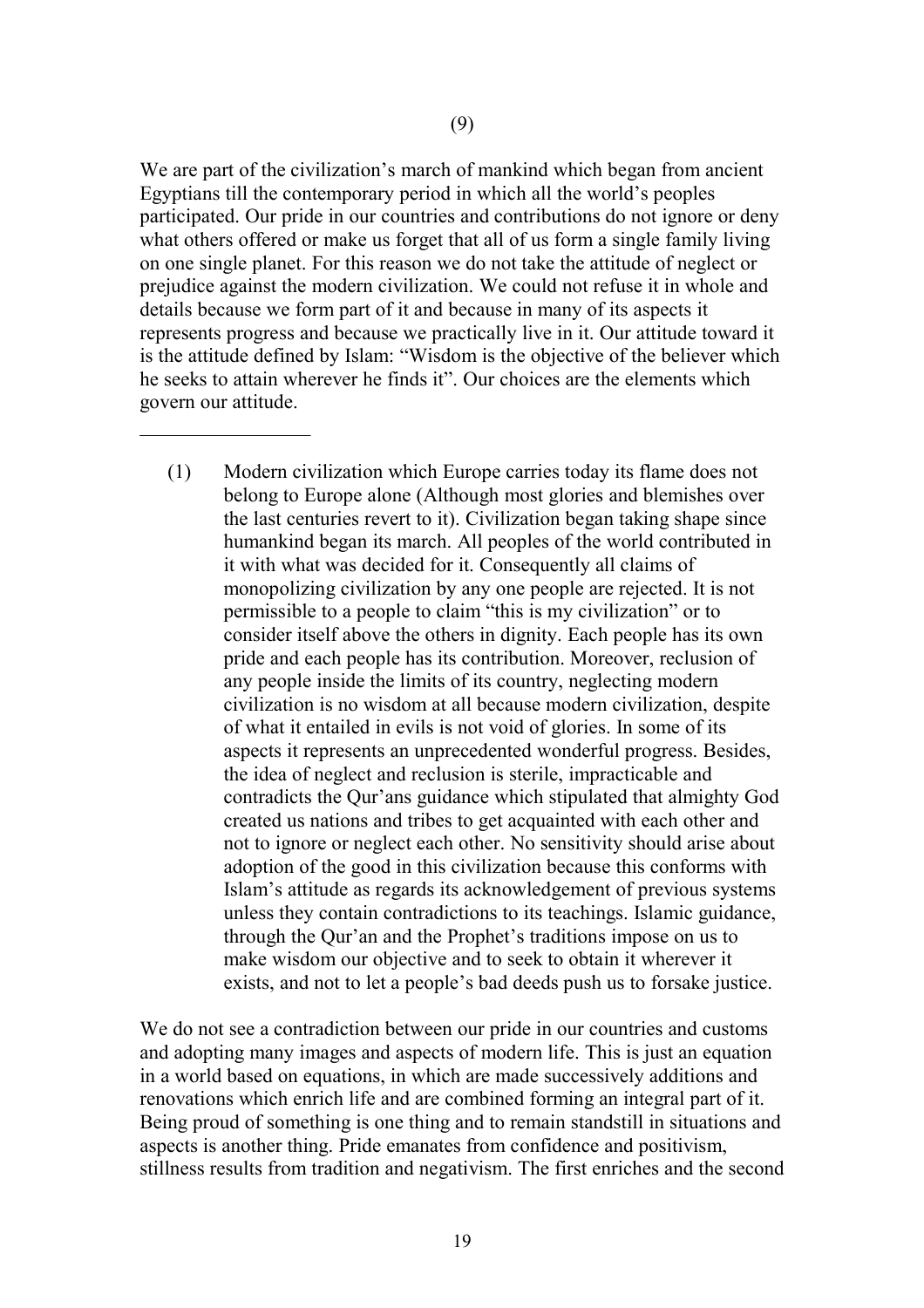debilates. The second and not the first exists in many Islamic societies and this fact is not good at all.

Islam believes in universality, human links and unity of mankind. It acknowledges the existense of discords and distinguishing characteristics of every religion and race. It establishes relations between them on the basis of what was agreed and accepted unanimously. Each people has what belongs to it or characterizes it or "we meet on what we have agreed upon and excuse one another on what we disagree".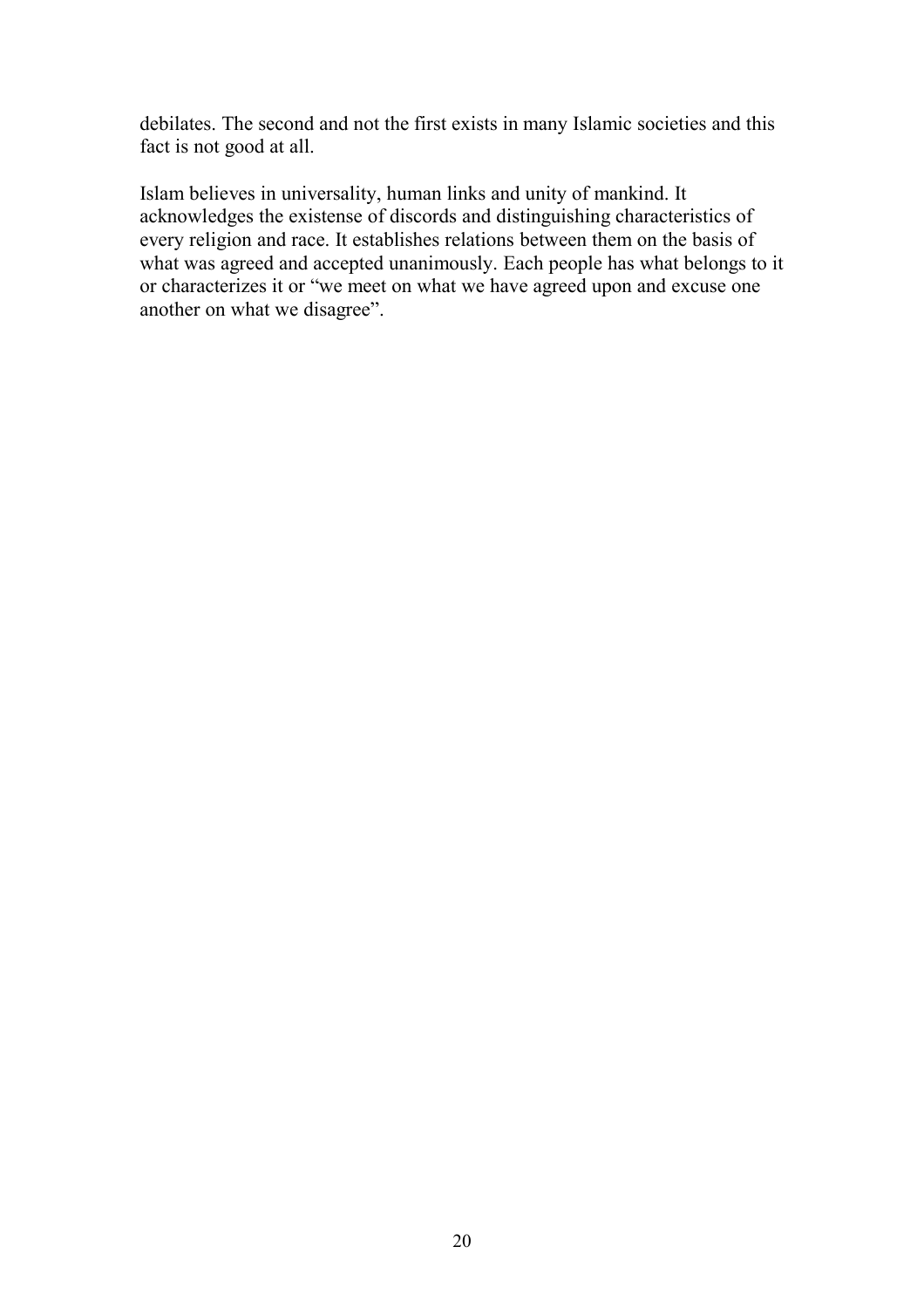We understand Islam as a great liberational message descended by God to get out peoples from darkness to light. We understand that its core and essence is the faithfulness in the individual and justice in the society and peace with the universes. For this reason the Quar'an symbolized it with the Book and the Balance. It laid down directives, and controls which realize this. We notice that worships although form an integral part of Islam they do not constitute the whole of Islam. Worships are means for approach and not purposes and ends, and that good work, noble character and what Islam laid down in systems for the welfare of society, are added to them. Islam laid down reactions or mechanisms for correcting what error may be committed by the individual or make him fall in them due to his weakness. These are based on asking pardon and repentance and the deletion of bad deeds by good deeds. These means are considered by Islam sufficient to treat weaknesses and defects (particularly in worships) but as regards evil or treating the people in equity, Islam imposed severe punishments in order to mitigate the impacts of bad deeds to the minimum level. It is the wisdom in punishments. We reject imitation and undertaking to follow by necessity what our ancestors have designed.

We should first of all understand that such comprehension may lead us to admiring what they decided. It may lead us as well to reject whatever they imposed without taking any blame, because commitment as a necessity, emanates from understanding the clear and express text of the Qur'an and the Prophet's traditions (Sunna). May be we are more capable than our ancestors in comprehending the Qu'ran and the Sunna. The Qur'anic guidance is clear in this through ordering looking over, understanding and warning from following fathers and forefathers.

 $\overline{\phantom{a}}$  , where  $\overline{\phantom{a}}$ 

- (1) One of the greater aspects of misunderstanding Islam is the neglect of its liberating stamp and its main objective which is realization of trust in individuals, justice in the society and peace with the universes, neglect of the Qur'anic symbol of Islam's message "By the Book and the Balance", directives and controls which realize this message and create the Islamic" Society which applies Islam's concepts concerning economy, society and politics.
- (2) Concentration appeared in the face of this neglect, or even confinement on worship and its rites. Worship in Islam is an integral part of Islam but is not definitely the whole of Islam. Confining one's attention on worships harm other components of Islam. In addition worships are means and offerings and are not purposes and ends. They surrounded morals which consequently stopped being noticed. The message of Islam for the individual was in the past crystallized in the sound heart or straight mind. It became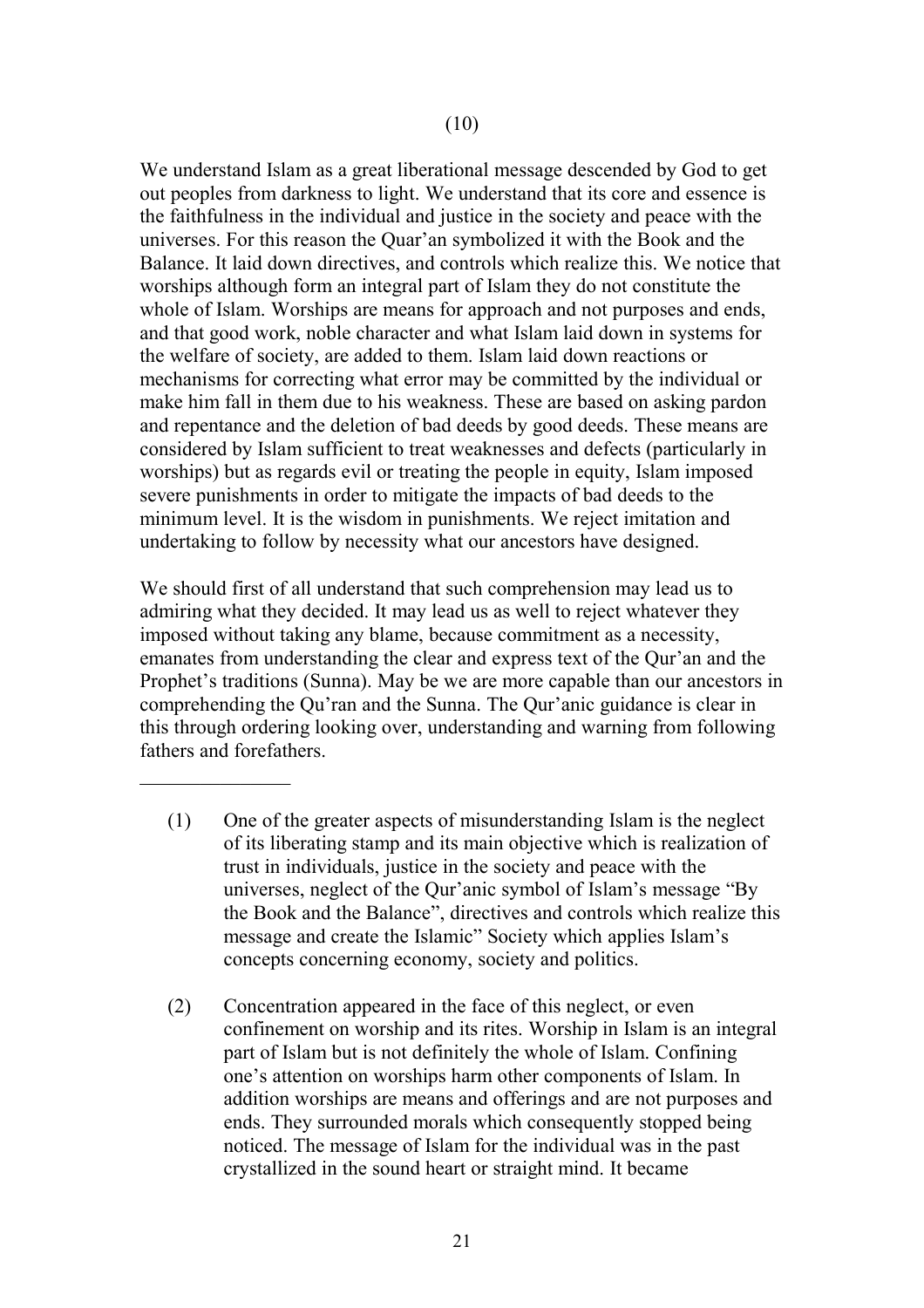crystallized in rites, rituals, formalities and moulds. And after considering good deeds and noble character components of Islam not less in importance than worship, it was considered that worships suffice or are substitutes to these components. Islam prescribed treatments for human default and weakness (particularly in the field of worships) which resemble in their totality a mechanism having a nature of its own based on asking forgiveness and repentance, doing good deeds to wipe off bad deeds which are means from the same source of worship, because no default could be treated by corrective means or by an intervention from outside the human soul in view that such action spoils worship and invalidates intention beside permitting forms of intervention and intrusiveness on privacies and opens the door to exploit all this against these self-means for the treatment of weaknesses. Islam imposed severe punishments on every one who commits an evil action or harm people. These are the punishments inflicted in order to lessen the consequences of evil actions to their minimum level of harm.

(3) We believe that among the greatest causes for the retardation of Muslems is their misunderstanding of their religion. Such misunderstanding reverts in its turn to the fact that they have neglected to refer themselves to God's Book and to His Prophet's Sunna and preferred to rely upon sayings of ancestors, scholars and imams then they obligated themselves to follow the thinking of the owners of the schools of jurisprudence after closing the door to jurisprudence. Thus Muslems deprived themselves from the source of their power and the ebullient spirit flowing from the Qur'an. They allowed many weak sayings to be followed which the circumstances for their issue are uncertain-and thus should not be taken as bases for judgments. This high accumulation of explanations, margins, interpretations, translations and proofs hid the spirit of Islam, its essence and imposed its fragments on Islam's origins and permitted the infiltration of the invalid, ill and the imposed. This state of affairs, imposed the return to the two great sources. The Qur'an and the Prophet's Sunna without taking heed of whatever was written before. As regards the Qur'an this does not require except reading it in a sound heart and a conscious mind. As regards the Sunna, this requires review of the arts of speech and criteria laid down by narrators as regards jurisprudence. This requires reviewing the basic elements of jurisprudence and basing them on the higher objectives of Islam.

We see that a standstill on what men laid down since ten centuries, whatever their capabilities may have been, they are not infaillible. This standstill contradicts totally the precepts of Islam and is a stark proof to the extent of failure feebleness, and loss of confidence of contemporary Muslems in